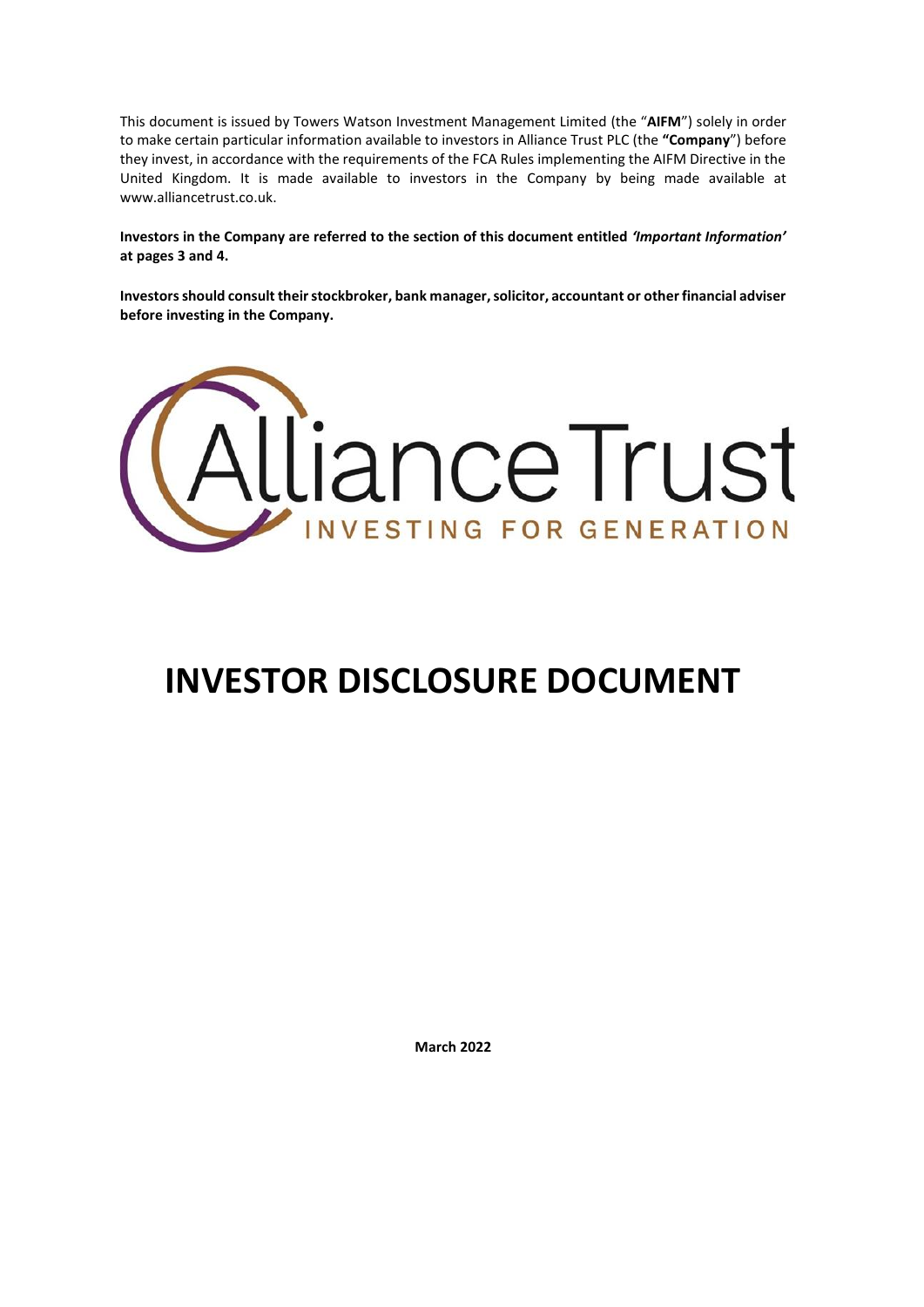### **CONTENTS**

|                                                    | Page |
|----------------------------------------------------|------|
| <b>Important Information</b>                       | 3    |
| <b>Introduction to Alliance Trust PLC</b>          | 5    |
| <b>Investment Policy &amp; Strategy</b>            | 6    |
| <b>Risk Management</b>                             | 10   |
| <b>Details of the Shares</b>                       | 12   |
| <b>Valuation of the Company's Assets</b>           | 13   |
| <b>Shareholder Information</b>                     | 14   |
| <b>Principal Service Providers &amp; Delegates</b> | 15   |
| <b>Fees, Charges &amp; Expenses</b>                | 18   |
| <b>Investment Risks</b>                            | 19   |
| <b>Definitions</b>                                 | 21   |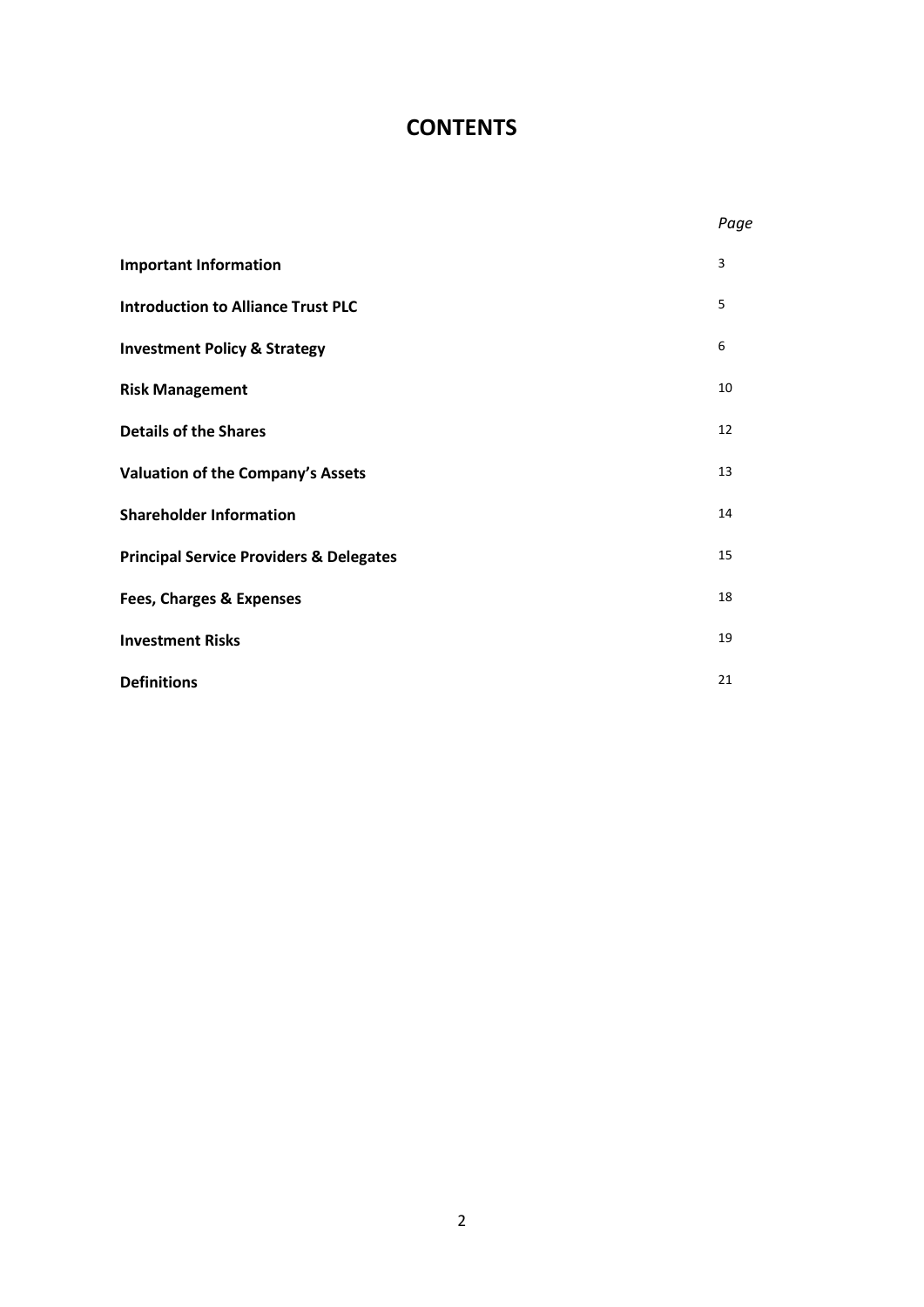### **IMPORTANT INFORMATION**

### **Regulatory status of the Company**

Alliance Trust PLC (the "**Company**") is an 'alternative investment fund' ("**AIF**") for the purposes of the EU Alternative Investment Fund Managers Directive (Directive 2011/61/EU) (as it forms part of UK domestic law pursuant to the European Union (Withdrawal) Act 2018, the Alternative Investment Fund Managers (Amendment) (EU Exit) Regulations 2019 or as otherwise adopted under, or given effect to in, UK legislation or the UK regulatory regime) (the 'AIFM Directive'). Towers Watson Investment Management Limited (the "**AIFM**" or "**Investment Manager**") is authorised and regulated by the Financial Conduct Authority (FCA) with permission to manage an AIF for the purposes of that Directive. The AIFM has been appointed by the Company as its AIFM to manage the Company's investments under an alternative investment fund manager agreement ("**AIFMA**").

### **Limited purpose of this document**

This document is issued by the AIFM solely in order to make certain particular information available to investors in the Company before they invest, in accordance with the requirements of the FCA Rules implementing the AIFM Directive in the United Kingdom. It is made available to investors in the Company by being made available at www.alliancetrust.co.uk. This document is not being issued for any purpose other than to make these particular required regulatory disclosures to investors before they invest and, to the fullest extent permitted under applicable law and regulations, neither the Company nor the AIFM will be responsible to persons other than the Company's shareholders for their use of this document, nor will they be responsible to any person (including the Company's shareholders) for any use which they may make of this document other than in relation to an investment in shares in the Company.

**Certain of the information which the AIFM is required to disclose to investors before they invest in the Company is not included in this document. Such information is made available by the Company by other means, such as in its annual and interim reports and Key Information Document, via its website at www.alliancetrust.co.uk.** To the fullest extent permitted under applicable law and regulations, neither the Company nor the AIFM or their Directors accept any responsibility for the omission of any information from this document.

This document does not constitute, and may not be used for the purposes of, an offer or solicitation to buy or sell, or otherwise undertake investment activity in relation to, the Company's shares.

**This document is not a prospectus and may not include (and it is not intended to include) all the information which investors and their professional advisers may require for the purpose of making an informed decision in relation to an investment in the Company and its shares.** This document is issued only for information purposes in order to satisfy the requirements of the FCA Rules implementing the AIFM Directive in the United Kingdom and it is not intended to be an invitation or inducement to any person to engage in any investment activity.

### **No advice**

Neither the Company nor the AIFM or their Directors are advising any person in relation to any investment or other transaction involving shares in the Company. Recipients must not treat the contents of this document, or any other document issued by the AIFM or the Company, as advice relating to financial, investment, taxation, accounting, legal, regulatory or any other matters. Prospective investors must rely on their own professional advisers, including their own legal advisers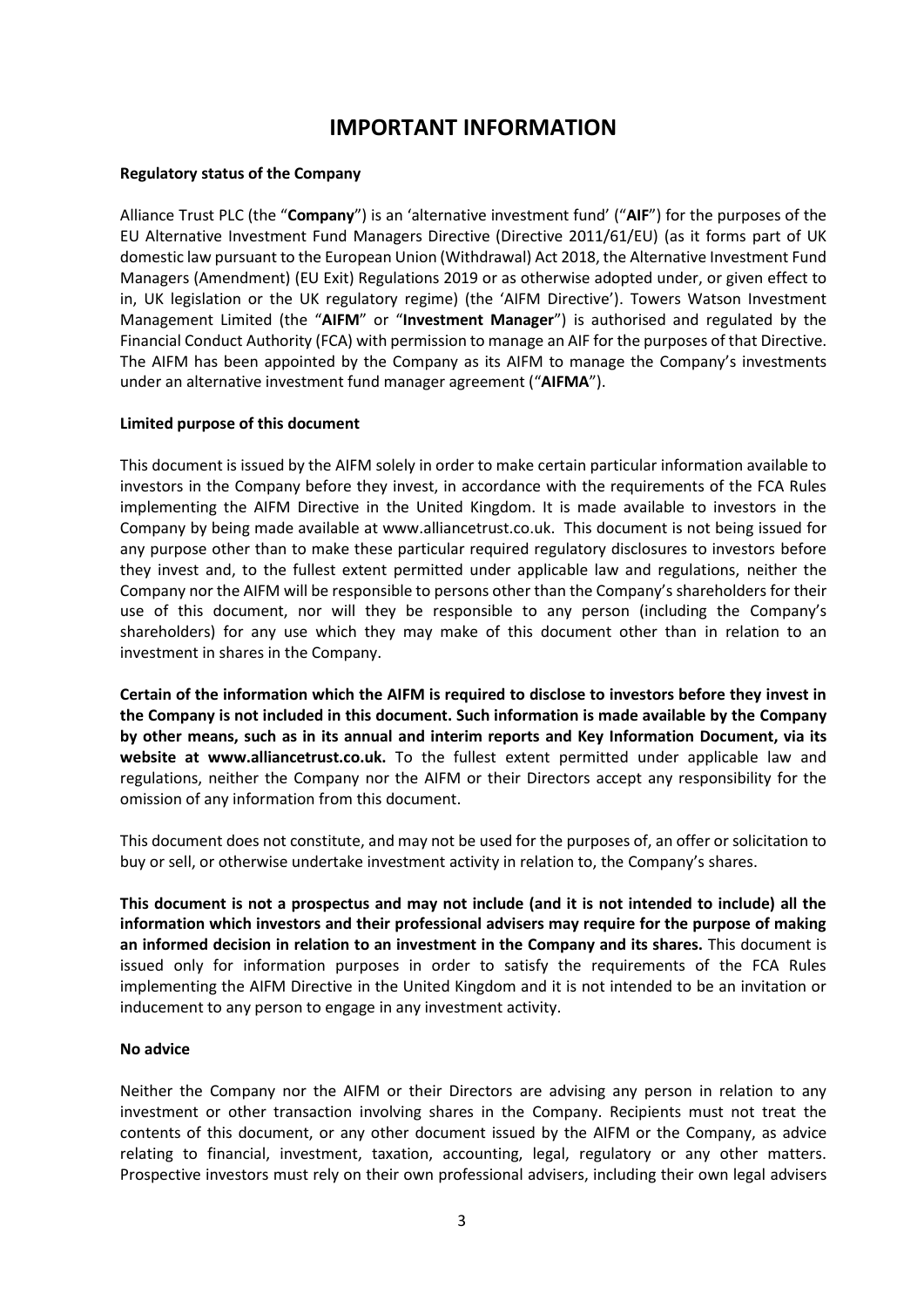and accountants, as to legal, tax, accounting, regulatory, investment or any other related matters concerning the Company and an investment in shares.

### **Potential investors in the Company's shares should consult their stockbroker, bank manager, solicitor, accountant or other financial adviser before investing in the Company.**

#### **Overseas investors**

The distribution of this document in certain jurisdictions may be restricted and accordingly persons into whose possession this document comes are required to inform themselves about and to observe such restrictions.

The shares have not been, and will not be, registered under the United States Securities Act of 1933 (as amended) or under any of the relevant securities laws of Canada, Australia or Japan. Accordingly, the shares may not (unless an exemption from such Act or such laws is available) be offered, sold or delivered, directly or indirectly, in or into the USA, Canada, Australia or Japan. The Company is not registered under the United States Investment Company Act of 1940 (as amended) and investors are not entitled to the benefits of such Act.

Prospective investors must inform themselves as to (a) the legal requirements within their own countries for the purchase, holding, transfer or other disposal of shares; (b) any foreign exchange restrictions applicable to the purchase, holding, transfer or other disposal of shares which they might encounter; and (c) the income and other tax consequences which may apply in their own countries as a result of the purchase, holding, transfer or other disposal of shares.

#### **Risk factors**

**Potential investors should consider the risks associated with the Company's investment strategy and use of leverage which are set out in the section of this document below entitled** *'Investment Risks'***. These are not, however, intended to represent a complete list of all risk factors relating to an investment in the Company and its shares.**

In particular, it should be remembered that the price of a share, and the income from shares (if any), can go down as well as up. An investment in shares is suitable only for investors who are capable of evaluating the merits and risks of such an investment and who have sufficient resources to be able to bear any losses which may arise therefrom (which may be equal to the whole amount invested). Such an investment should be seen as long term in nature and complementary to existing investments in a range of other financial assets.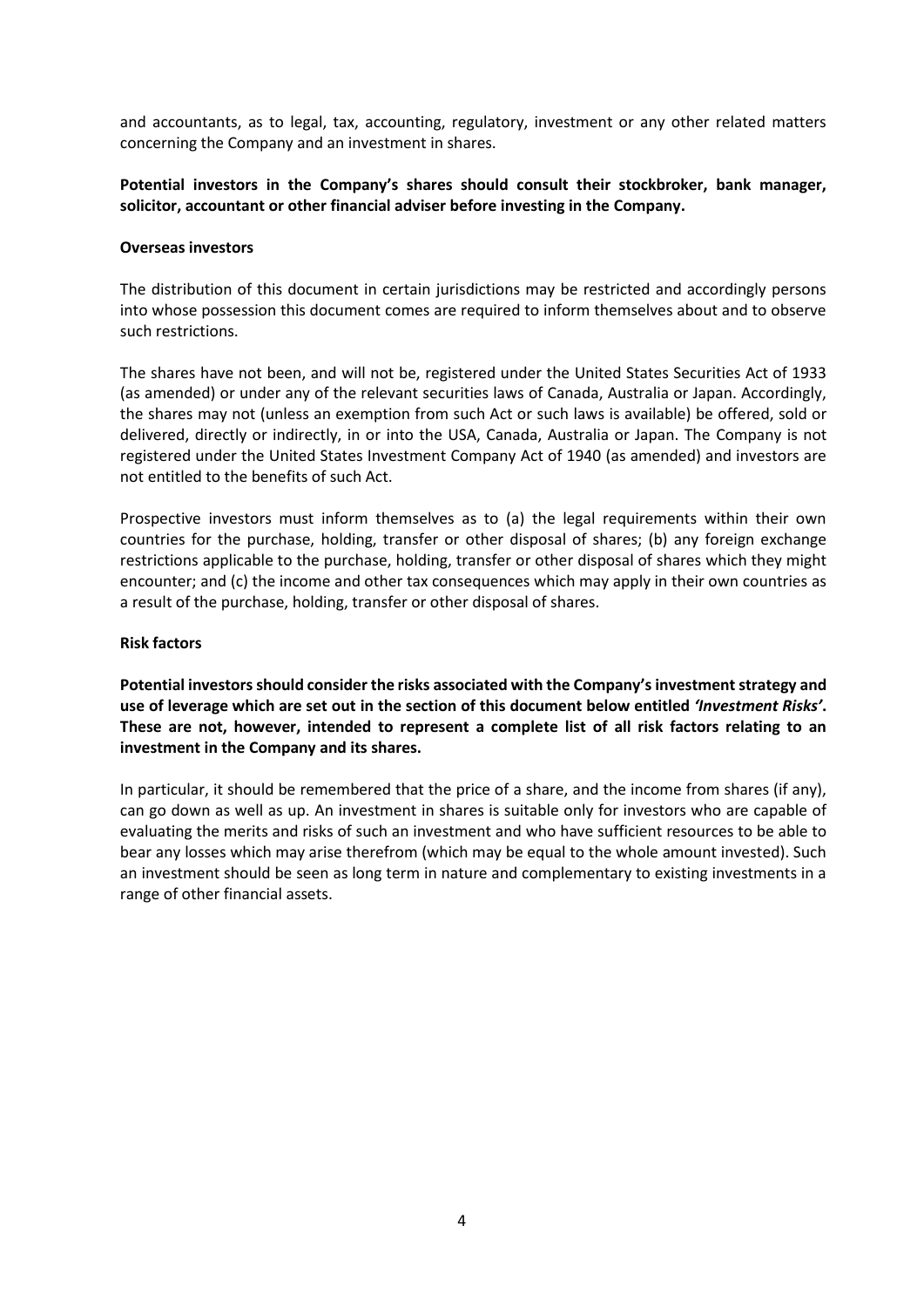# **INTRODUCTION TO ALLIANCE TRUST PLC**

### **The Company**

Alliance Trust PLC is an investment company with investment trust status. It has been investing since 1888 and is, by market capitalisation, one of the largest generalist UK investment trusts traded on the main market of the London Stock Exchange. The Company has its headquarters in Dundee.

### **Investment focus**

The focus of the Company is to generate a real return for shareholders over the long term through a combination of capital growth and a rising dividend.

The Company invests primarily in global equities across a wide range of different sectors and industries using a multi-manager strategy. The Company may also invest from time to time in other asset classes.

The Company's published investment objective and policy is set out at page 6 of this document and details of the Company's investment strategy are set out at pages 6 to 9.

### **Historical performance of the Company**

Details of the Company's historical financial performance are provided in the Company's annual reports and accounts and monthly factsheets, which are available at [www.alliancetrust.co.uk.](http://www.alliancetrust.co.uk/)

### **Investors should note that past performance of the Company does not predict future returns**. **Investors may not get back the amount invested.**

### **The Shares**

The Company's share capital comprises a single class of ordinary shares, all of which are admitted to the Official List of the UK Listing Authority and traded on the London Stock Exchange's main market for listed securities. Further details of the Company's shares are set out on page 12 of this document.

### **The Board of Directors**

The Board is responsible for the appointment of a manager to manage the investment portfolio of the Company within the Investment Policy approved by the shareholders and for agreeing the terms of the AIFMA. The Board consists entirely of independent non-executive directors. Details of the Directors can be found at [www.alliancetrust.co.uk.](http://www.alliancetrust.co.uk/)

### **The Alliance Trust Group**

The Company is the parent company of the Alliance Trust Group. Further details of the Alliance Trust Group are set out in the Company's reports and accounts, which are available at [www.alliancetrust.co.uk.](http://www.alliancetrust.co.uk/)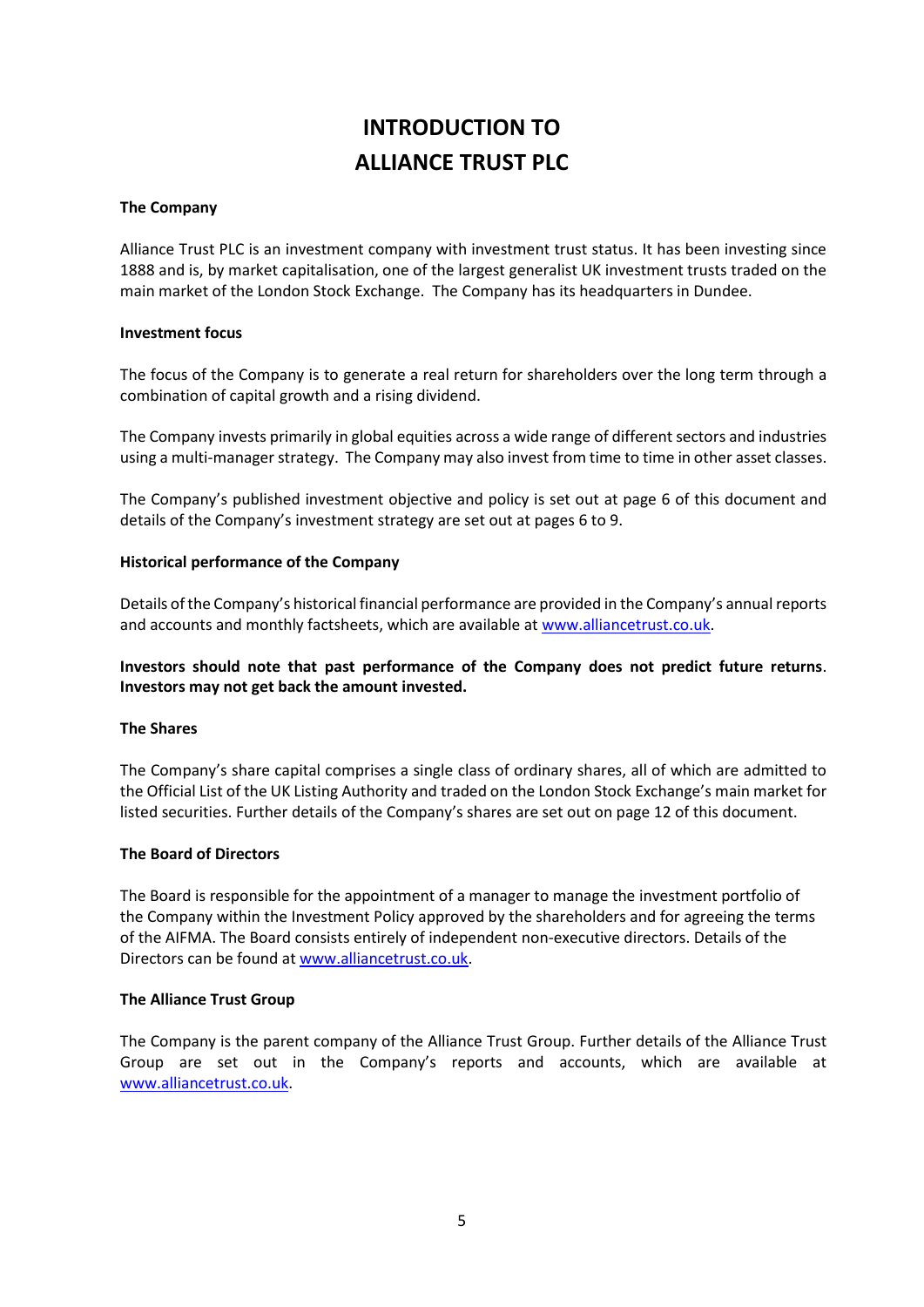### **INVESTMENT POLICY & STRATEGY**

### **Investment objective and policy**

### *Investment Objective*

The Company's objective is to be a core investment for investors that delivers a real return over the long term though a combination of capital growth and a rising dividend. The Company invests primarily in global equities across a wide range of different sectors and industries to achieve its objective.

### *Investment Policy*

Through its Investment Manager, the Company appoints a number of stock pickers with different styles and approaches each of which will select and invest in stocks for the Company's single investment portfolio; it will achieve an appropriate spread of risk by holding a diversified portfolio in which no single investment may exceed 10% of the Company's total assets at the time of investment.

Where market conditions permit, the Company will use gearing of not more than 30% of its net assets at any given time. The Company can use derivative instruments to hedge, enhance and protect positions, including currency exposures. While the primary focus of the Company is investment in global equities, the Company may also invest from time to time in fixed interest securities, convertible securities and other assets.

### **Investment strategy and techniques**

### *Global equities*

In accordance with its investment policy, the Company invests primarily in a diversified portfolio of global equities. The Company's portfolio is not constrained by reference to global stock market indices or by market capitalisation and the Company employs a fundamental, long-term approach to stock selection which it implements through a multi-manager strategy. The Investment Manager is responsible for managing the portfolio and each of the Managers who pick and invest in their top stock selections for the portfolio.

### *Investment in other asset classes*

The Company manages its currency and cash positions with a view to enhancing income and improving investor returns.

The Company has historically had exposure to private equity, mineral rights and its operating subsidiary companies. As at the date of this document, the equity portfolio comprised 100% of the Company's net assets. While the primary focus of the Company is investment in global equities, it may also invest other asset classes from time to time.

### *Use of derivatives*

The Company may enter into derivative transactions, including foreign exchange forwards, for the purposes of efficient portfolio management (including hedging) ("**EPM**") and for general investment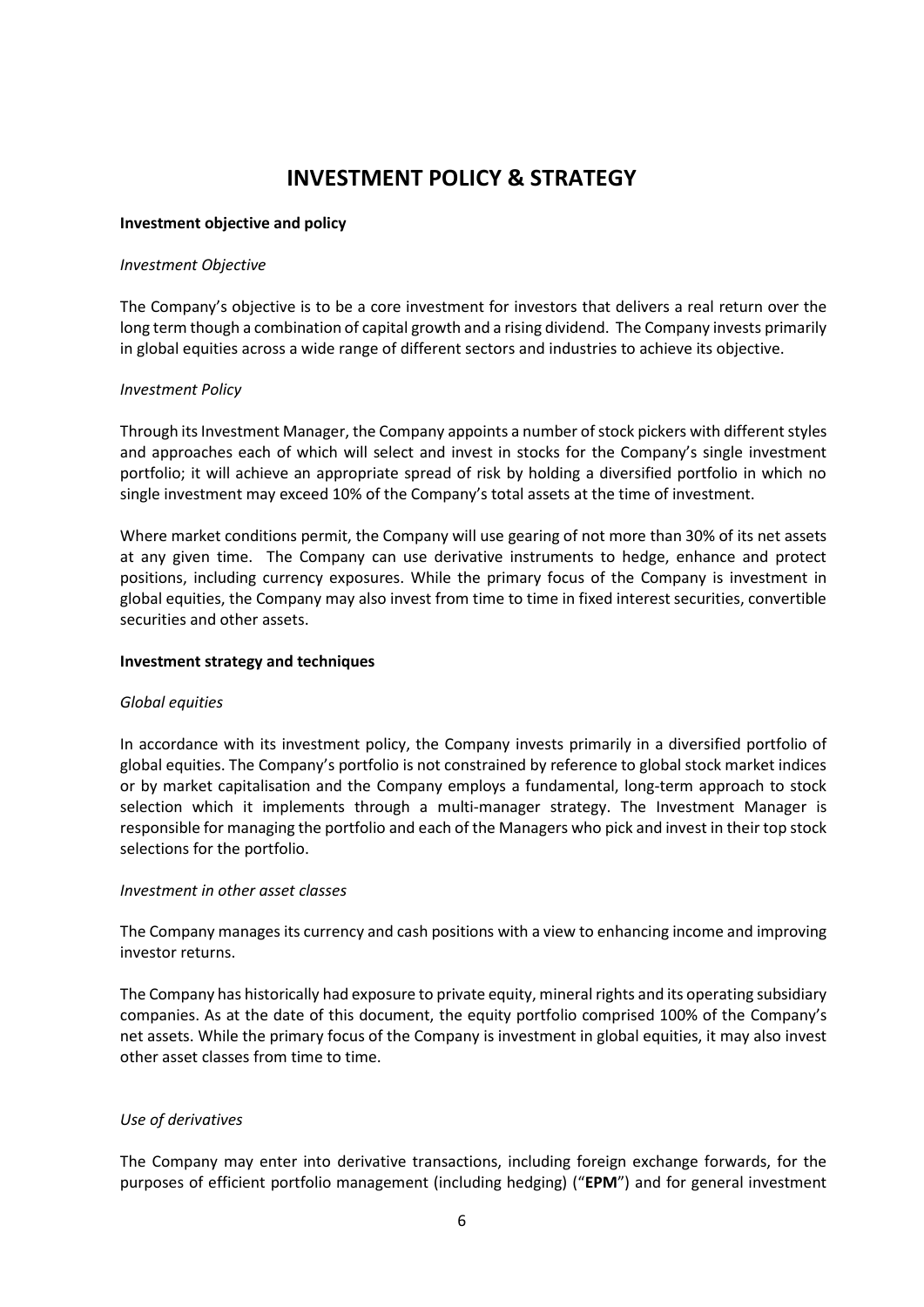purposes. The specific aims of EPM are the reduction of risk, the reduction of cost or the generation of additional capital or income with a risk level which is consistent with the Company's risk profile and investment policy. However, in accordance with its investment policy, the Company may enter into derivative transactions for purposes other than EPM.

#### **Investment risks**

Details of the risks associated with the investment techniques which the Company may employ are set out in the section of this document below entitled *'Investment Risks'*.

### **Changes in investment policy or investment strategy**

In accordance with the requirements of the Listing Rules, the Company will not make any material change to its published investment objective and policy without prior shareholder approval. Any material change to the published investment objective and policy would also be announced through a Regulatory Information Service. The Company's published investment objective and policy is set out in the section entitled '*Investment objective and policy'* above.

Any change in the investment objective and policy or investment strategy which does not amount to a material change to the published investment objective and policy may be made by the AIFM in respect of the Company without shareholder approval.

#### **Details of the portfolio**

The Company's most recent annual report and accounts set out a list of the Company's quoted equity holdings as at the end of the relevant financial period and also include analyses of the performance of the portfolio. The Company's annual and interim report and accounts, as well as the full list of the month-end equity holdings within the Company's portfolio are available at [www.alliancetrust.co.uk.](http://www.alliancetrust.co.uk/)

#### **Leverage**

'Leverage' is a term used to describe any method by which the Company increases its exposure, whether through borrowing (gearing) or through leverage embedded in derivative positions or by any other means.

As required by AIFMD, leverage is calculated using two methods: the 'gross' method which gives the overall exposure, and the 'commitment' method, which takes into account hedging and netting of positions. As the leverage calculation includes exposure created by the Company's investments, it is only described as 'leveraged' if its overall exposure is greater than its Net Asset Value. This is shown as a leverage ratio of greater than 100%.

The Company is only permitted to use those types and sources of leverage which are consistent with its investment policy and its object of spreading investment risk. In addition to borrowing (gearing), the Company can use derivative instruments to hedge, enhance and protect positions, including currency exposures, and for investment purposes. The circumstances in which the Company may use derivatives are explained in the section entitled *'Investment strategy and techniques'* above.

The leverage policy has been approved by the Board which limits the leverage ratio that can be deployed by the Company at any one time to 145% (gross method) and 140% (commitment method). This includes any gearing created by the Company as permitted by its investment policy. This is a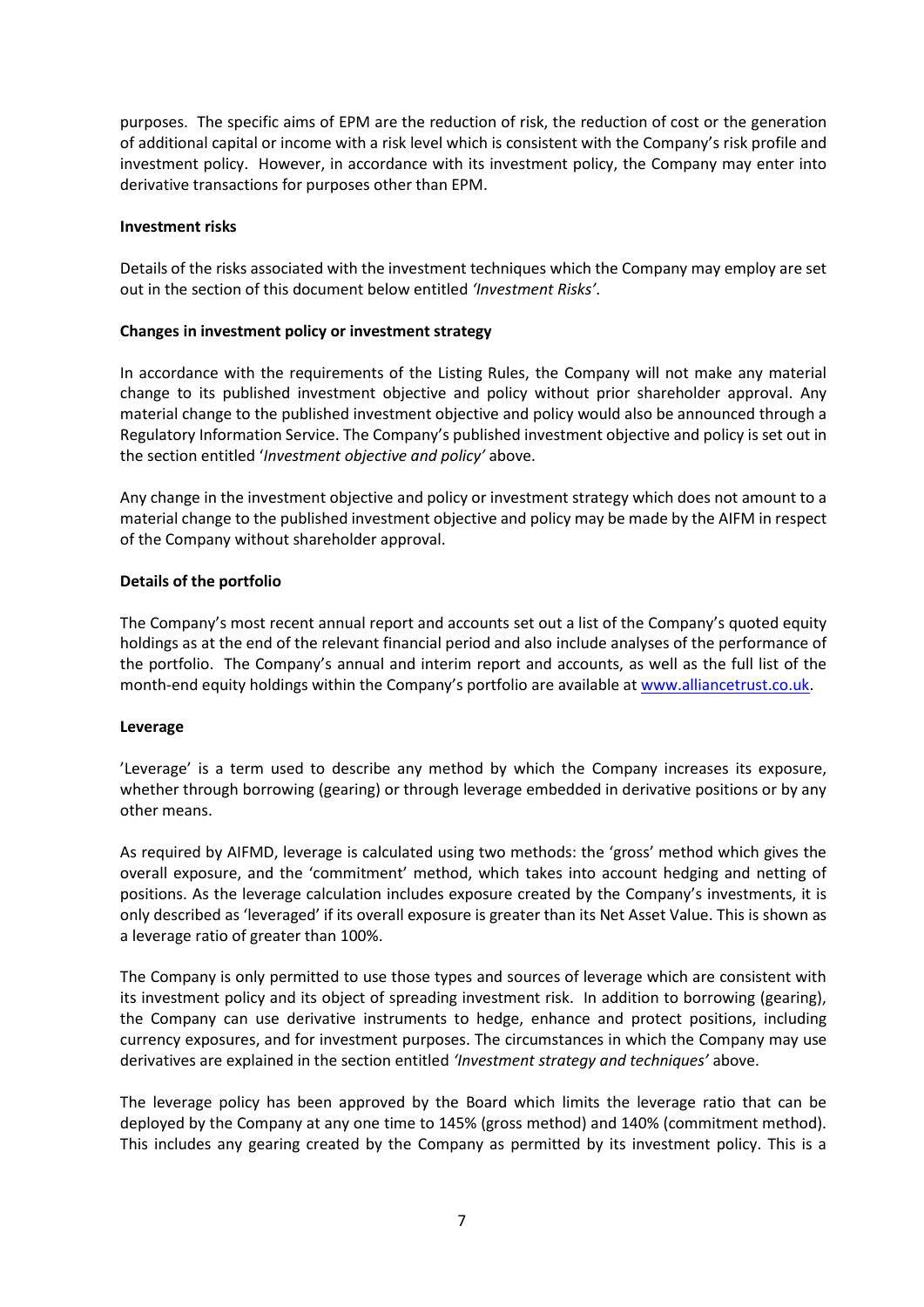maximum figure as required by regulation, and not necessarily the amount of leverage that is actually employed.

Details of the risks associated with the Company's use of leverage are set out in the section of this document below entitled *'Investment Risks'*.

Details of any changes to the maximum level of leverage which the Company may employ will be disclosed to investors on the Company's website without undue delay.

The Company will disclose information on the total amount of leverage employed by the Company on its website at the same time as it makes its annual report and accounts available to investors or more frequently at its discretion.

#### **Other investment restrictions**

The Company is required to comply with the investment restrictions set out in its published investment policy and the leverage limits set by the Board. These restrictions and limits are described in the sections entitled *'Investment Policy' and 'Leverage'* above.

In addition to those restrictions and limits, and in accordance with the requirements of the Listing Rules, the Company:

- (a) will not invest more than 10% in aggregate of the value of the total assets of the Company in other investment companies or investment trusts which are listed in the Official List (except to the extent that those investment companies or investment trusts have published investment policies to invest no more than 15% of their gross assets in other investment companies or investment trusts which are listed on the Official List);
- (b) will not conduct any trading activity which is significant in the context of the Company as a whole; and
- (c) will at all times invest and manage its assets:
	- i in a way which is consistent with its object of spreading investment risk; and
	- ii in accordance with its published investment policy.

In order to maintain its tax treatment as an investment trust, the Company aims to comply with section 1158 of the Tax Act, which imposes on the Company an obligation to spread investment risk.

#### **Collateral and asset reuse arrangements**

The Company currently has no collateralised leverage and therefore has not granted any right of reuse of collateral, nor has it granted any guarantee under any leveraging arrangement.

Details of the introduction of (and of any changes to) any right of reuse of collateral or any guarantee granted under any leveraging arrangement will be disclosed by the Company to investors on the Company's website without undue delay.

#### **Miscellaneous**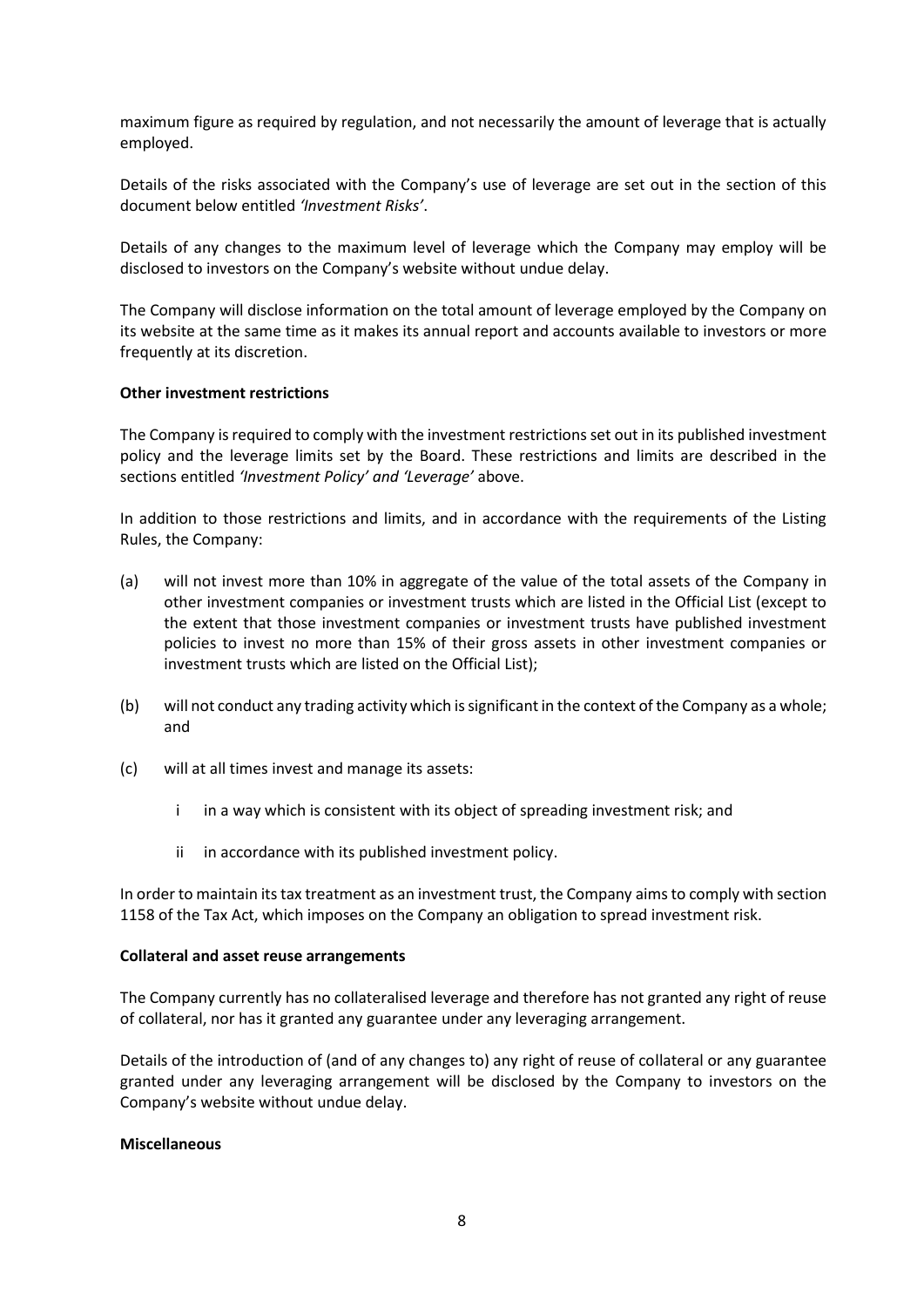The Company may effect transactions in investments the prices of which may be subject to stabilisation.

The Company may underwrite or sub-underwrite any issue or offer for sale of securities. Subject to compliance with its investment policy, there are no restrictions on the categories of securities which the Company may underwrite and no financial limits on the extent of the underwriting.

The Company may also invest in funds which are unregulated collective investment schemes.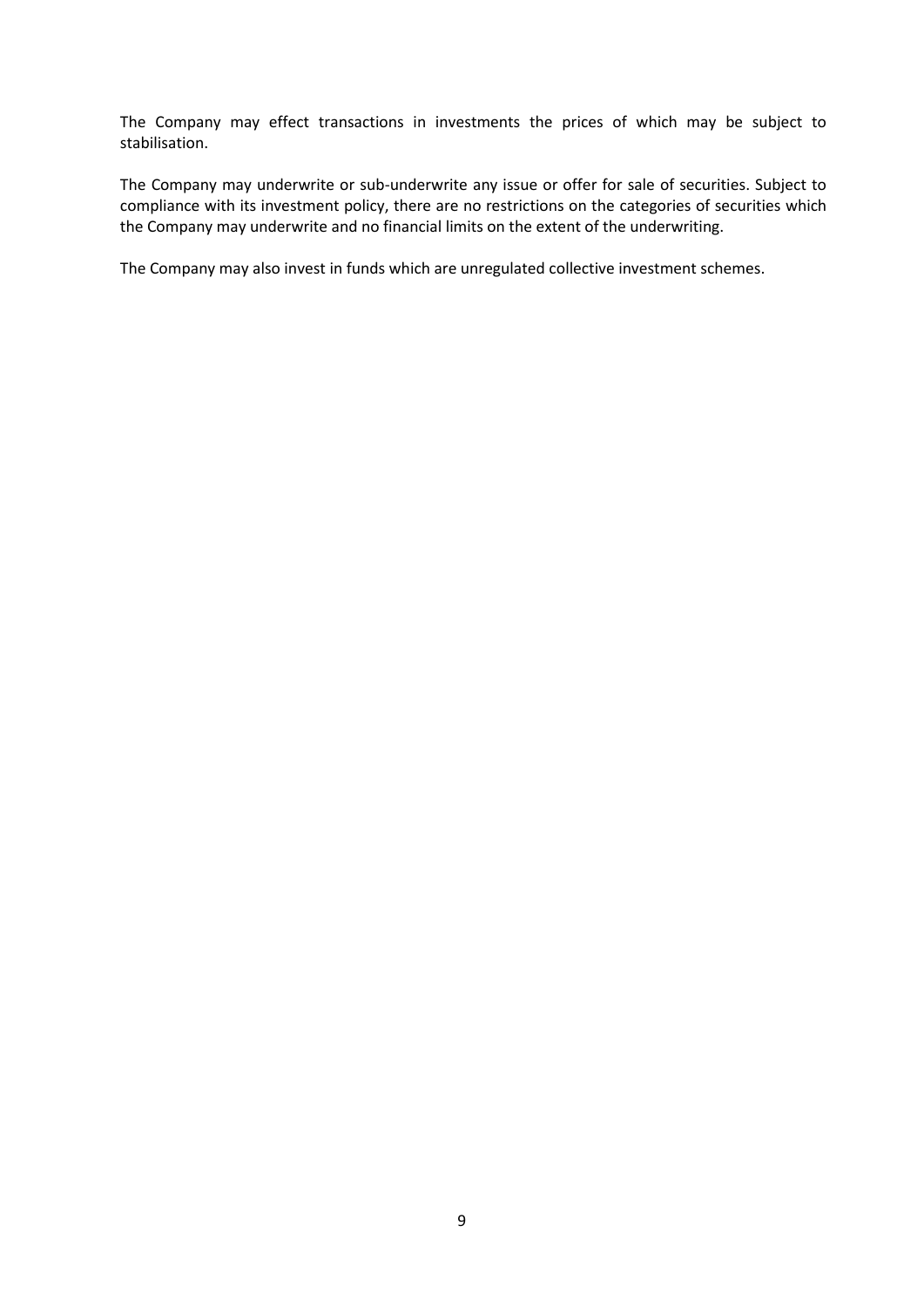### **RISK MANAGEMENT**

### **Risk profile**

The AIFM monitors, on an ongoing basis, the sensitivity of the Company's investment portfolio to the most relevant risks to which it is or may be exposed. As the Company invests primarily in equities, its principal risks are market related and include counterparty and market risks (such as currency, interest rate and other price risks).

The AIFM will periodically disclose the current risk profile of the Company to investors. The Company will make this disclosure on its website at the same time as it makes its annual report and accounts available to investors or more frequently at its discretion.

#### **Risk management systems**

The AIFM employs various risk management systems and processes to manage the risks to which the Company is or may be exposed. These include the production of regular risk analyses of the Company's portfolio and regular stress testing against relevant scenarios.

The Company's key risks and the risk management systems which it employs to manage those risks are set out in the Company's Annual Report and Accounts under "How we Manage our Risks" and under the Report of the Audit and Risk Committee. The Company reports in its Interim Report and Accounts whether the risks have changed since the year end.

The Company's Annual and Interim Reports and Accounts can be found on its website: [www.alliancetrust.co.uk](http://www.alliancetrust.co.uk/)

### **Liquidity risk management**

Liquidity risk is the risk that the Company could encounter difficulty in meeting its obligations associated with financial liabilities, due to an inability to realise assets when needed.

The AIFM has a liquidity management policy which is intended to ensure that the Company's investment portfolio maintains a level of liquidity which is appropriate to the Company's obligations. This involves an assessment by the AIFM of the prices at which it expects to be able to liquidate the assets, taking into account the sensitivity of those assets to particular market risks and other relevant factors. The policy requires the AIFM to identify and monitor investment in asset classes which are considered to be relatively illiquid. However, the majority of the Company's investment portfolio comprises quoted equities, which are readily realisable. Liquidity is not therefore considered to be a significant risk for the Company. The liquidity of the equity portfolio is reviewed regularly and subjected to stress tests to verify that liquidity risk remains low.

Shares in the Company are not redeemable and shareholders do not have the right to require their shares to be purchased by the Company. Accordingly, the focus of the AIFM's liquidity management policy is to ensure that the Company's investment portfolio is sufficiently liquid to meet its operating and financing expenses and the possible need to repay borrowings, to the extent that these obligations might have to be met by the sale of assets.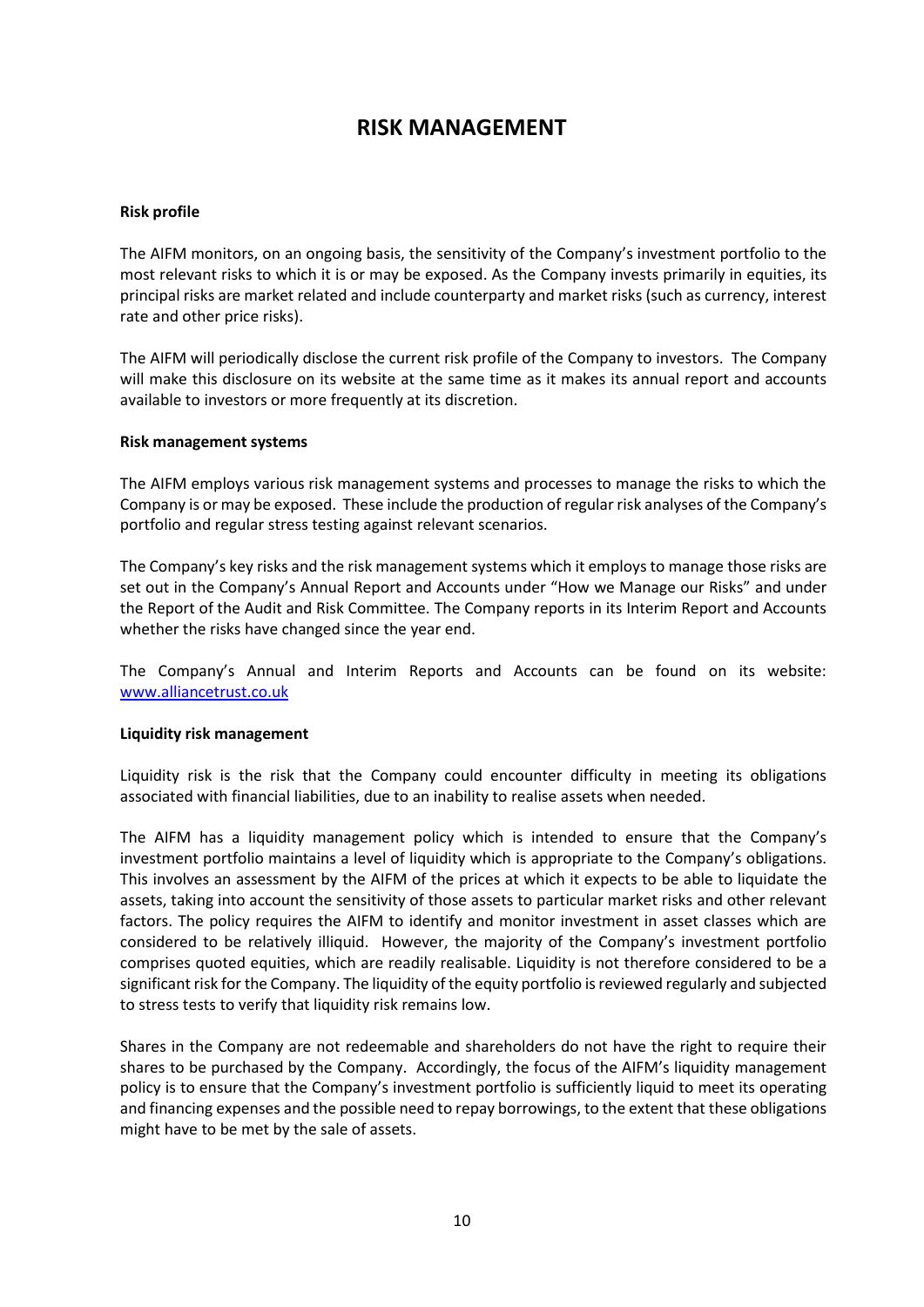The AIFM will notify investors, by way of a disclosure on the Company's website, where it makes any material changes to its liquidity management systems and procedures or introduces any new arrangements for managing the Company's liquidity.

The Company does not currently hold any assets which are subject to special arrangements arising from their illiquid nature. The Company would disclose the percentage of its assets subject to such arrangements, if applicable, on its website at the same time as it makes its annual report and accounts available to investors or more frequently at its discretion.

### **Professional negligence liability risks**

The AIFM maintains professional indemnity insurance as required by the AIFMD Rules, to cover the potential liability risks arising from professional negligence. The AIFM does not hold additional own funds against liability arising from its own professional negligence.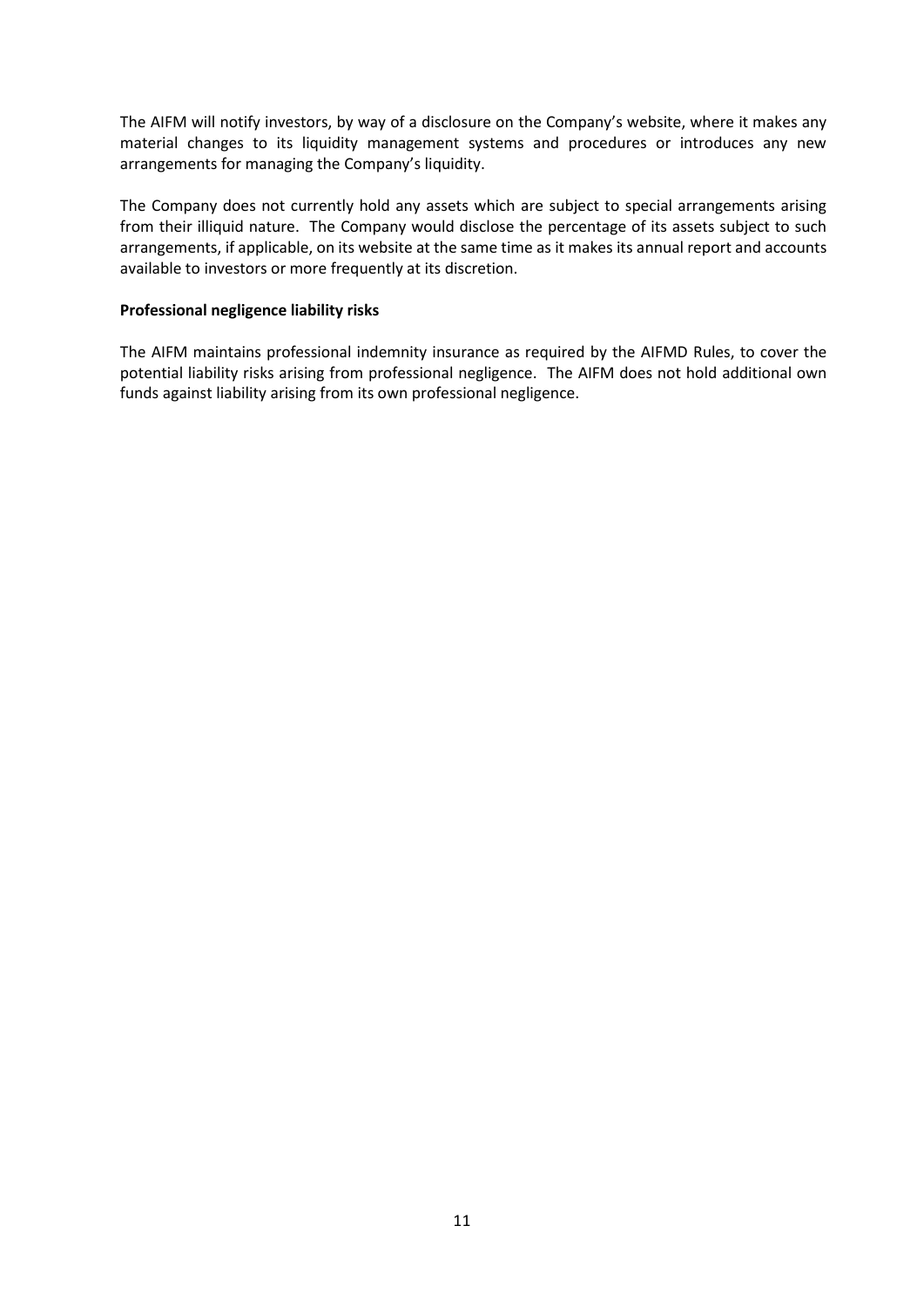### **DETAILS OF THE SHARES**

### **Details of the shares**

The Company's share capital comprises a single class of ordinary shares.

The ISIN number for the Company's shares is GB00B11V7W98 and the SEDOL is B11V7W9. The shares are issued in registered form and may be held either in certificated form or through CREST.

### **Purchases and sales of shares by investors**

The Company's shares are admitted to the Official List of the UKLA and to trading on the main market of the London Stock Exchange. Accordingly, the Company's shares may be purchased and sold on the main market of the London Stock Exchange.

New shares may not currently be issued by the Company. The Company's shares are not redeemable. While the Company will typically have shareholder authority to buy back shares, shareholders do not have the right to have their shares purchased by the Company.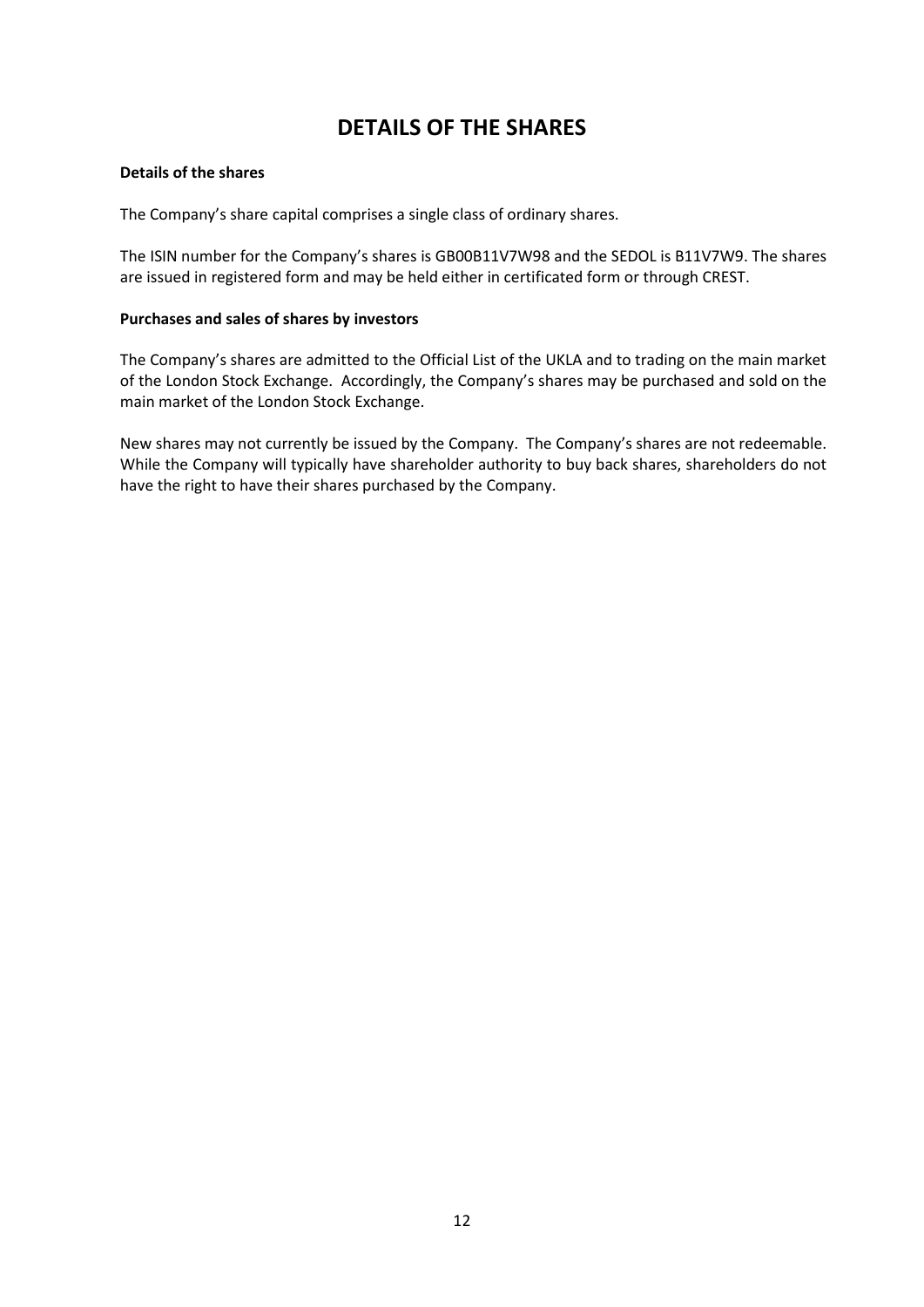### **VALUATION OF THE COMPANY'S ASSETS**

### **Valuation Policy**

The AIFM's valuation policy sets out its approach to the valuation of the Company's portfolio of assets. Oversight of the policy, and determination of the valuation of assets (other than the Company's subsidiaries) which are unlisted or for which published prices are not available, is the responsibility of the AIFM's Valuation Committee, which operates independently of the AIFM's portfolio management function.

The majority of the portfolio consists of quoted equities, whose prices are published by independent sources. Listed investments are valued at either the bid price or the last traded price, depending on the convention of the exchange on which they are quoted.

Investments which are not listed or which are not frequently traded are valued at the Directors' best estimate of fair value. In arriving at their estimate, the Directors make use of recognised valuation techniques and may take account of recent arm's length transactions in the same or similar instruments. For investments in private equity, the Directors make use of unaudited valuations of the underlying investments as supplied by the managers of those private equity funds. The Directors regularly review the principles applied by those managers to ensure they are in compliance with the Company's policies.

Investments in subsidiary companies are valued by the Board of the Company, which consists entirely of independent non-executive directors. The subsidiaries are valued in the Company's audited accounts at the Directors' estimate of their fair value, using methodologies approved by the Company's Audit Committee. The Board may commission valuation opinions from third parties where specific expertise is required. All valuations must be consistent with the Company's accounting policies.

Quoted equities, forming the majority of the Company's investment portfolio, are valued daily. The valuation intervals of other assets vary according to their nature but all assets are re-valued at least annually. The Company's Net Asset Value, based on current asset valuations, is calculated and published daily. See the section below entitled "Publication of net asset values". For investments in private equity, the Directors make use of unaudited valuations of the underlying investments as supplied by the managers of those private equity funds. The Directors regularly review the principles applied by those managers to ensure they are in compliance with the Company's policies.

Details of the bases of valuation of the Company's assets and its accounting for investments are included in the Company's annual Reports and Accounts which are available on its website.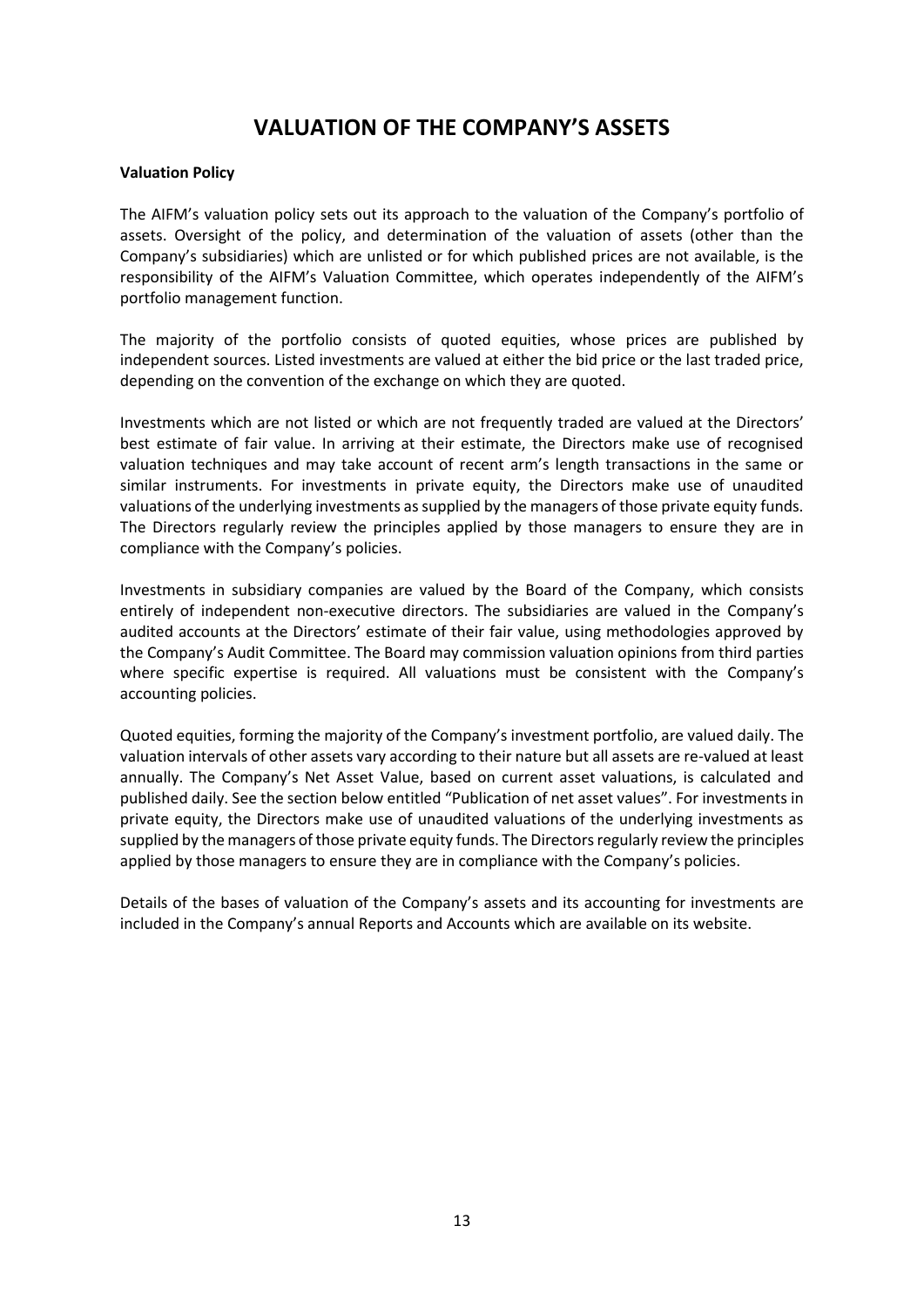### **SHAREHOLDER INFORMATION**

### **Legal status and jurisdiction of the Company**

The Company is a public company limited by shares under the Companies Act with registered number SC001731. It is incorporated in Scotland and has its registered office at River Court, 5 West Victoria Dock Road, Dundee DD1 3JT.

### **Articles of association**

The Company's articles of association set out the respective rights and restrictions attaching to the Company's shares and are binding on the Company and its shareholders. All shareholders are entitled to the benefit of, and are bound by, the Company's articles of association. The Company's articles of association are governed by Scots law.

### **Reports to shareholders**

The Company is required by law to publish an annual report and audited financial accounts. Copies of the annual report and accounts are made available to shareholders. Shareholders are also entitled to attend the Company's annual general meeting (AGM) which is held each year. Details of the AGM timetable are published on the Company's website. The Company also publishes an unaudited interim report covering the first six months of each financial year of the Company.

Copies of the Company's latest annual and interim reports may be accessed at [www.alliancetrust.co.uk.](http://www.alliancetrust.co.uk/)

### **Publication of net asset values**

The Net Asset Value of a share is calculated in accordance with the Company's accounting policies and published daily through a Regulatory Information Service. The calculation of the Net Asset Value of a share will be suspended only in circumstances where the underlying data necessary to value the investments of the Company cannot readily, or without undue expenditure, be obtained. Details of any suspension in making such calculations will be announced through a Regulatory Information Service.

### **Fair treatment of investors**

The legal and regulatory regime to which the AIFM, the Company and their Directors are subject ensures the fair treatment of investors.

In particular, as directors of a company incorporated in the United Kingdom, the Directors have certain statutory duties under the Companies Act with which they must comply. These include a duty upon each Director to act in the way she or he considers, in good faith, would be most likely to promote the success of the Company for the benefit of its members as a whole.

No investor has a right to obtain preferential treatment in relation to their investment in the Company and the AIFM does not give preferential treatment to any investors.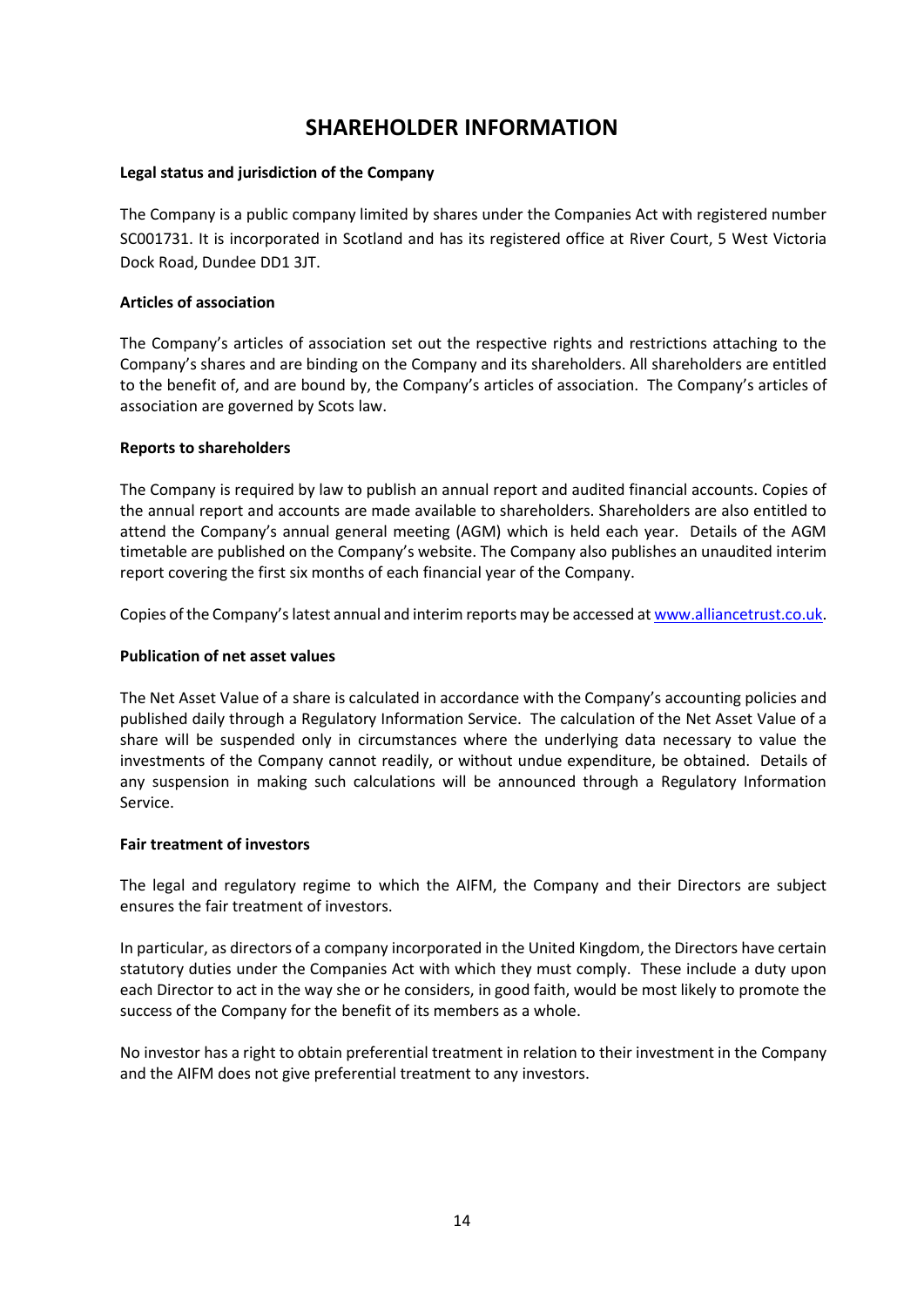# **PRINCIPAL SERVICE PROVIDERS & DELEGATES**

### **General**

Details of the terms of the AIFMA and the fee payable to the AIFM are disclosed in the Company's annual report and accounts, which are available on the Company's website.

The AIFM and the Company have appointed a number of service providers and delegates. Details of these material service providers and delegates, and a description of their respective duties, are set out in this section below.

The duties and obligations of the service providers will generally be owed to the AIFM or the Company and not directly to investors in the Company. Accordingly, investors will not generally have a right directly to enforce obligations of the service providers, nor to seek recovery for breaches of those obligations. Rights of action in respect of such obligations will generally be exercisable only by the AIFM or the Company.

### **Depositary**

The Depositary is NatWest Trustee and Depositary Services Limited. The Depositary is incorporated in England and Wales as a private company. Its registered head office is at 250 Bishopsgate, London EC2M 4AA. The ultimate holding company of the Depositary is NatWest Group plc, which is incorporated in Scotland. The principal business activity of the Depositary is the provision of trustee and depositary services. The Depositary is authorised and regulated by the Financial Conduct Authority.

The Depositary has the following principal duties and responsibilities as depositary of the Company:

- ensuring the safekeeping of those of the Company's financial instruments that can be held in custody;
- verifying the Company's rights of ownership in its other assets and maintaining a record of those other assets for which the Depositary is satisfied that the Company's rights of ownership are established;
- the day-to-day administration of the Company's assets;
- ensuring that cash flows are properly monitored;
- oversight of processes and procedures.

The Depositary has delegated custody services to The Bank of New York Mellon, London Branch. No conflicts of interest are expected to arise from such delegation.

In carrying out its role as the depositary of the Company, the Depositary is obliged to act honestly, fairly, professionally, independently and in the interest of the Company and the Company's investors.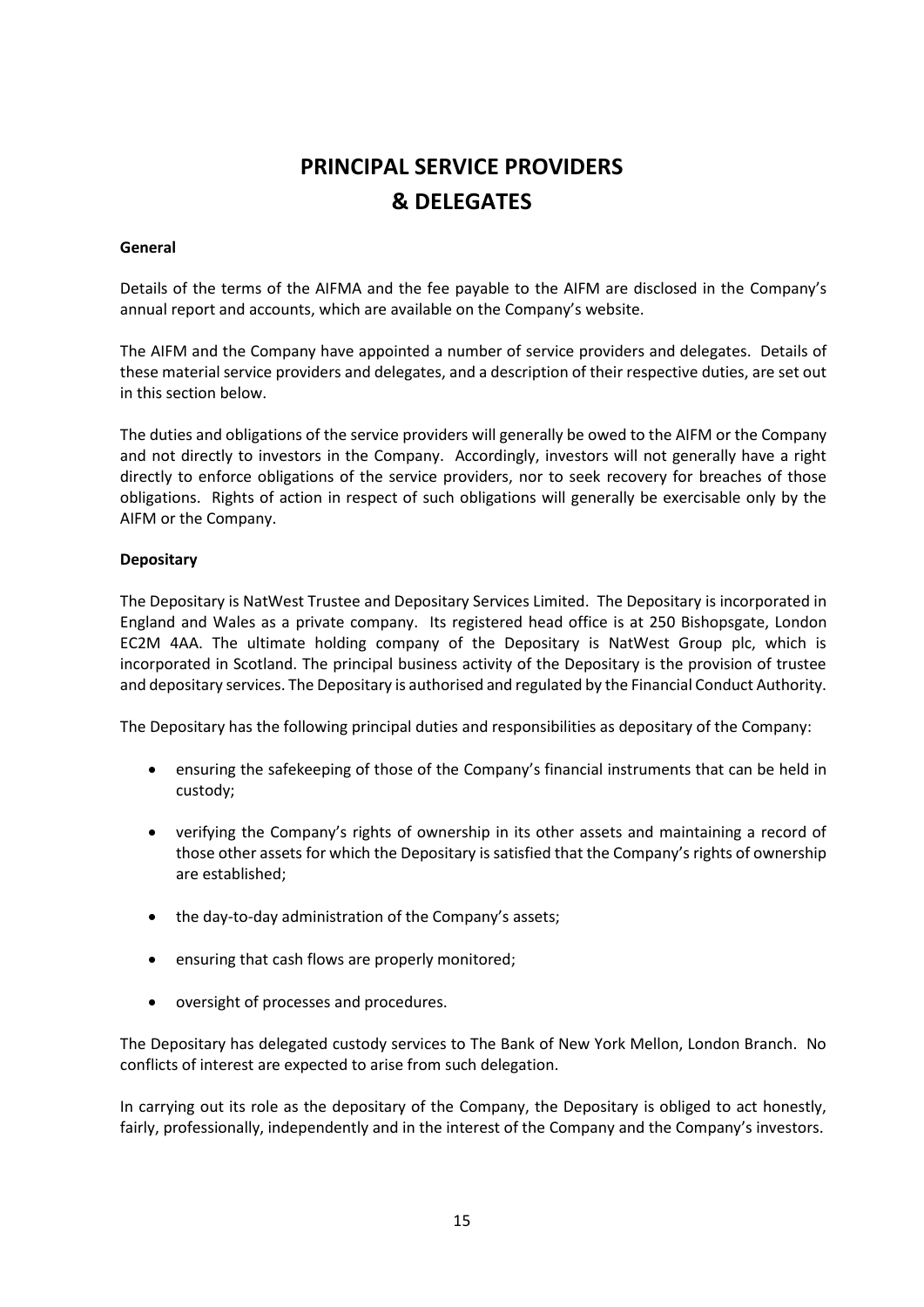The Depositary provides its services under the terms of a depositary agreement (the "**Depositary Agreement**"). Either party may terminate the Depositary Agreement on 6 months' notice, such termination to be effective on the appointment of a new depositary.

In the case of loss of the Company's financial instruments, the Depositary is obliged to return identical financial instruments or the corresponding amount to the Company without undue delay unless the Depositary can prove that the loss has arisen as a result of an external event beyond its reasonable control, the consequences of which would have been unavoidable despite all reasonable events to the contrary.

The Depositary has not entered into any arrangement contractually to discharge itself of liability in respect of the loss of financial instruments. The AIFM will notify shareholders through a Regulatory Information Service of any changes with respect to the discharge by the Depositary of its liability in respect of such loss.

The Depositary is also liable to the Company for all other losses suffered by it as a result of the Depositary's negligent or intentional failure properly to fulfil its regulatory obligations as a depositary.

The Depositary receives an annual fee for its services of 0.0075% per annum on the first £2,000 million of the Company's net assets, 0.0045% per annum on the next £1,000 million of the Company's net assets and 0.00350% per annum on the Company's net assets in excess of £3,000 million. The Depositary's fee is payable quarterly in arrears based on the month end Net Asset Value of the three months in the quarter.

### **Auditor**

The Company's auditor is BDO LLP, 55 Baker Street, Marylebone, London W1U 7EU.

The auditor's duty is to audit the financial statements for each financial year of the Company in accordance with the requirements of United Kingdom law.

The amounts paid to the auditor in respect of each financial year of the Company are disclosed in the Company's annual report and accounts, which are available on the Company's website.

### **Fund Administrator**

The AIFM has delegated various administrative functions in relation to the Company to The Bank of New York Mellon (International) Limited ("**BNYM**"): namely, fund management accounting, valuation and pricing, distribution of income and certain record keeping duties.

Under the terms of the services agreement with BNYM, BNYM is obliged to provide its services in a manner that is consistent with agreed service levels and industry best practice and that complies with applicable law and regulation.

### **Registrar**

The Company has appointed Computershare Investor Services PLC, Edinburgh House, 4 North St Andrews Street, Edinburgh EH2 1H to act as the registrar of the Company.

The fees charged by the Registrar are linked to the number of shareholders on the register of members and, amongst other factors, the number of transfers that take place or other activity undertaken.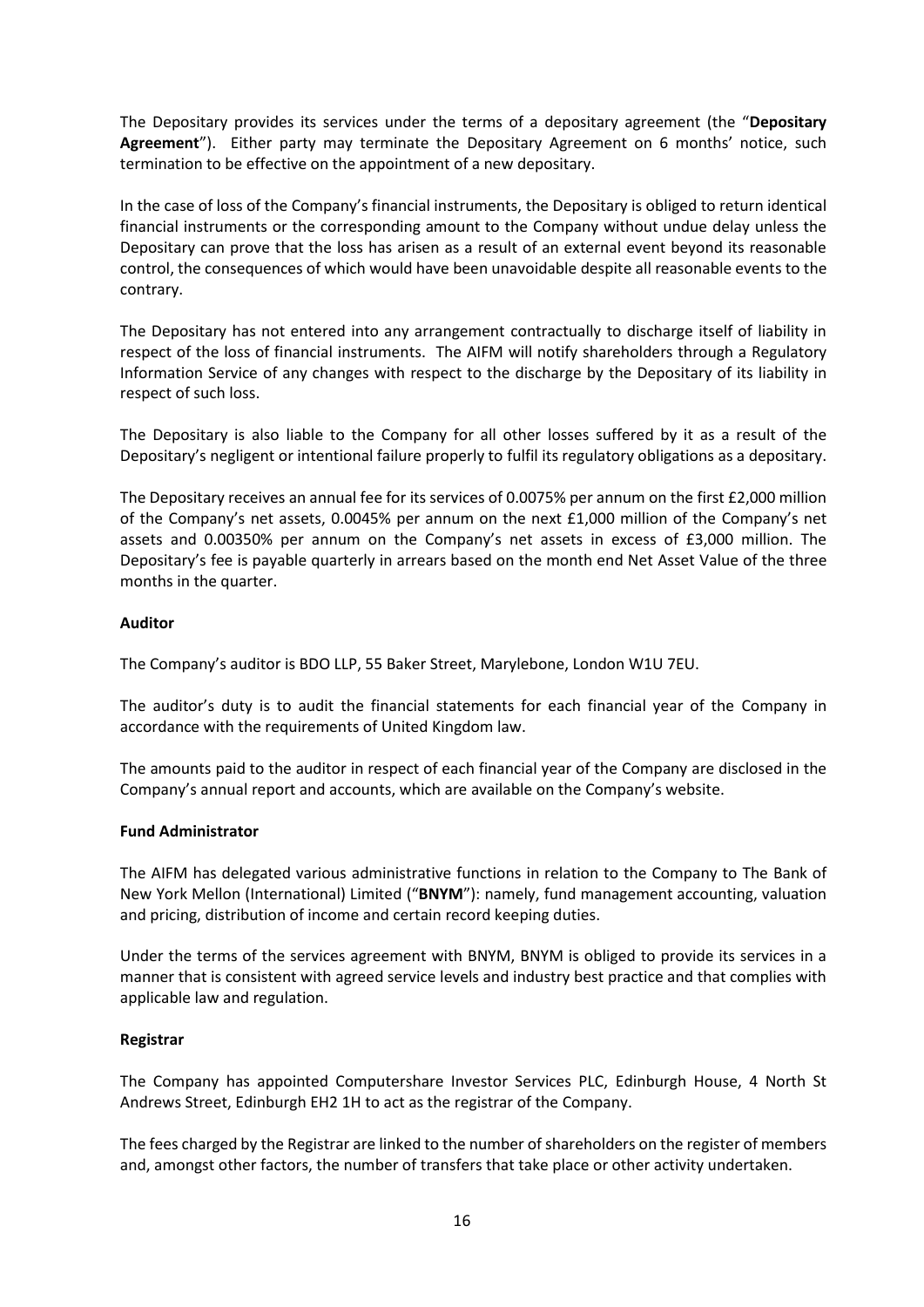### **Delegation of functions by the AIFM**

### *The Managers*

TWIM, as the AIFM, operates a multi-manager approach, in line with the Company's requirements, and sub-delegates certain portfolio management responsibilities to third party Managers. The Managers' mandate is to pick and invest in their best stock selections while the AIFM manages the overall portfolio and is responsible for balancing the risk at the stock, sector and geographical level. The AIFM will review and monitor the performance of each delegate throughout their appointment. It is not expected that any conflicts of interest will arise as a result of such delegation

Each of the Managers is entitled to a base management fee, levied on the assets under management. Further details can be found in the Company's latest annual report that may be accessed at [www.alliancetrust.co.uk.](http://www.alliancetrust.co.uk/)

| <b>Name of Delegate</b>      | which<br><b>State</b><br>in<br>established | <b>Regulatory Status</b> | <b>Mandate</b>               |
|------------------------------|--------------------------------------------|--------------------------|------------------------------|
| <b>BlackCreek Investment</b> | Canada                                     | Registered by the SEC    | Global equity                |
| Management                   |                                            |                          |                              |
| <b>GQG Partners</b>          | United States of                           | Registered by the SEC    | Global equity<br>1.          |
|                              | America                                    |                          | <b>Emerging market</b><br>2. |
|                              |                                            |                          | equity                       |
| Jupiter Asset                | United Kingdom                             | Authorised &             | Global equity                |
| Management                   |                                            | regulated by the FCA     |                              |
| Lyrical Asset                | United States of                           | Registered by the SEC    | Global equity                |
| Management                   | America                                    |                          |                              |
| <b>Metropolis Capital</b>    | United Kingdom                             | Authorised &             | Global equity                |
| Limited                      |                                            | regulated by the FCA     |                              |
| Sands Capital                | United States of                           | Registered by the SEC    | Global equity                |
| Management                   | America                                    |                          |                              |
| Sustainable Growth           | United States of                           | Registered by the SEC    | Global equity                |
| <b>Advisors</b>              | America                                    |                          |                              |
| <b>Veritas Asset</b>         | United Kingdom                             | Authorised &             | Global equity                |
| Management                   |                                            | regulated by the FCA     |                              |
| <b>Vulcan Value Partners</b> | United States of                           | Registered by the SEC    | Global equity                |
|                              | America                                    |                          |                              |

Information on each of the Managers is set out below.

Note: Financial Conduct Authority ("FCA"); U.S. Securities and Exchange Commission ("SEC")

In addition, the AIFM has retained the services of BlackRock Advisors (UK) Limited to provide transition management services.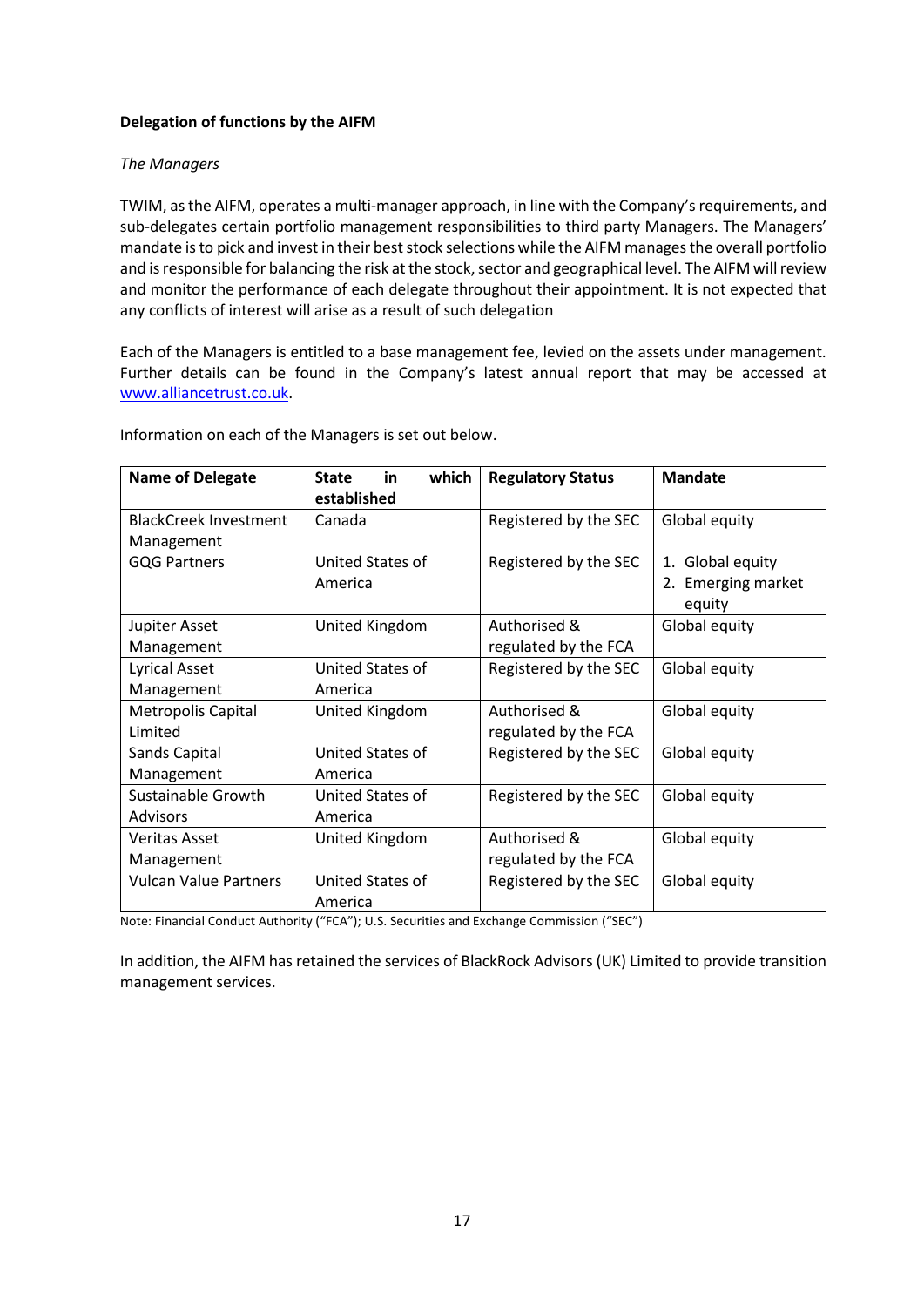### **FEES, CHARGES & EXPENSES**

The Company is liable for any and all expenses and liabilities which it incurs or suffers, without limitation. As the Company is a limited liability company incorporated under the Companies Act, shareholders are not liable directly for the debts of the Company and their indirect liability for the debts of the Company is limited to the value of their respective investments in the Company. As all shares in the Company are issued fully paid up, shareholders would not be obliged to make any further contribution to the assets of the Company in the event of the Company's insolvency.

The fees, charges and expenses of the Company include the following:

- the fees, charges and expenses payable to the AIFM, the Managers, the Depositary, and other providers of services direct to the Company;
- audit fees and expenses of the Company's auditor;
- the registrar's fees, costs and expenses;
- the fees of BNYM, the fund administrator;
- interest on and other charges relating to borrowings;
- investor relations costs, including the costs of holding shareholder meetings, printing and distributing the Company's annual and interim reports and issuing other shareholder communications;
- insurance costs;
- costs associated with the listing of the Company's shares on the Official List and their admission to trading on the main market of the London Stock Exchange; and
- taxation and other duties payable by the Company.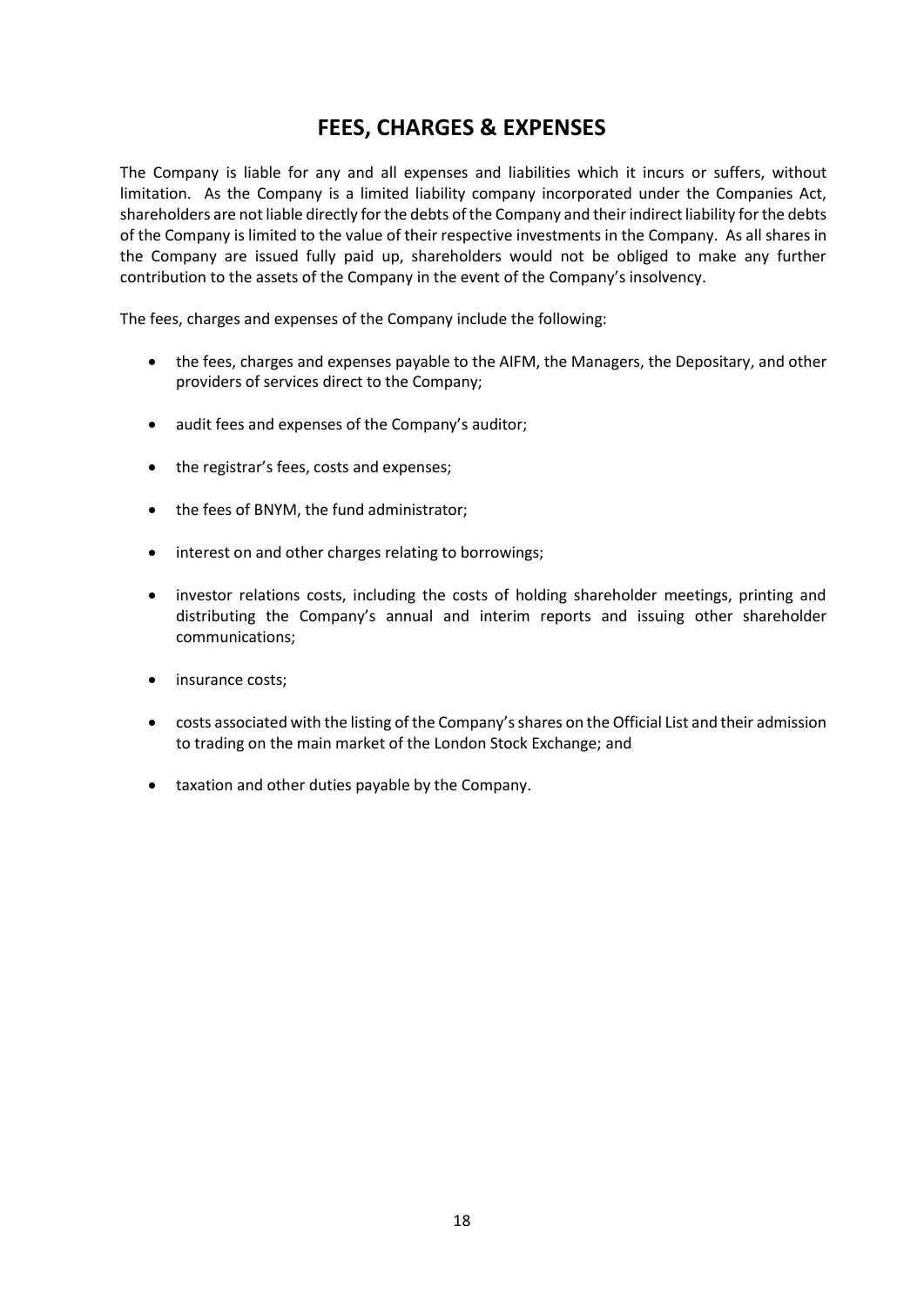### **INVESTMENT RISKS**

**The key risks associated with the investment techniques employed in relation to the Company and the Company's use of leverage are set out in this section below. These are not the only risks relating to an investment in the Company and its shares and potential investors should consult their stockbroker, bank manager, solicitor, accountant or other financial adviser before investing in the Company's shares.**

| General                                      | There is no guarantee that the investment techniques employed by the<br>Company will achieve their intended objectives or that the wider investment<br>objective of the Company will be achieved. There can be no guarantee that<br>any appreciation in value of the Company's investments will occur and<br>shareholders may not receive back the full value of their investment.                                                                                                                            |
|----------------------------------------------|---------------------------------------------------------------------------------------------------------------------------------------------------------------------------------------------------------------------------------------------------------------------------------------------------------------------------------------------------------------------------------------------------------------------------------------------------------------------------------------------------------------|
| No benchmark                                 | The portfolio of investments held by the Company will not mirror the stocks<br>and weightings that constitute any particular index. The Company's shares<br>may, therefore, fail to follow either the direction or the extent of general<br>moves in the financial markets, which may or may not be to the advantage of<br>investors.                                                                                                                                                                         |
| <b>Concentration risk</b>                    | The Company invests primarily in concentrated portfolios of global equities,<br>both in terms of individual holdings and in terms of its exposure to particular<br>industries and asset classes.                                                                                                                                                                                                                                                                                                              |
| <b>General economic and</b><br>other factors | Changes in economic conditions, political events and other factors can<br>substantially and adversely affect the value of investments.<br>Overseas<br>investment (in particular, investment in emerging markets) may involve a<br>higher than average risk; for example, where there is volatility of currency<br>exchange rates, political and economic instability or illiquid markets.                                                                                                                     |
| <b>Market price risk</b>                     | The fair value of equity and other financial securities held in the Company's<br>portfolio fluctuates with changes in market prices.                                                                                                                                                                                                                                                                                                                                                                          |
| Leverage (general)                           | The use of leverage by the Company may result in an increase in the volatility<br>of the Net Asset Value per share.                                                                                                                                                                                                                                                                                                                                                                                           |
| Leverage (borrowing)                         | The use of borrowings can enhance the total return on the shares where the<br>return on the Company's underlying assets is rising and exceeds the cost of<br>borrowing, but it will have the opposite effect where the underlying return is<br>falling, further reducing the total return on the shares. An inability to<br>refinance any borrowings on their maturity may materially adversely affect<br>the Company's ability to carry out its investment strategy and achieve its<br>investment objective. |
| Leverage (derivatives)                       | Investment in derivative transactions may result in losses in excess of the<br>amount invested.                                                                                                                                                                                                                                                                                                                                                                                                               |
| <b>Dividends</b>                             | The ability of the Company to pay dividends will largely depend on the<br>amount of income which the Company receives on its investments and the                                                                                                                                                                                                                                                                                                                                                              |

timing of such receipt.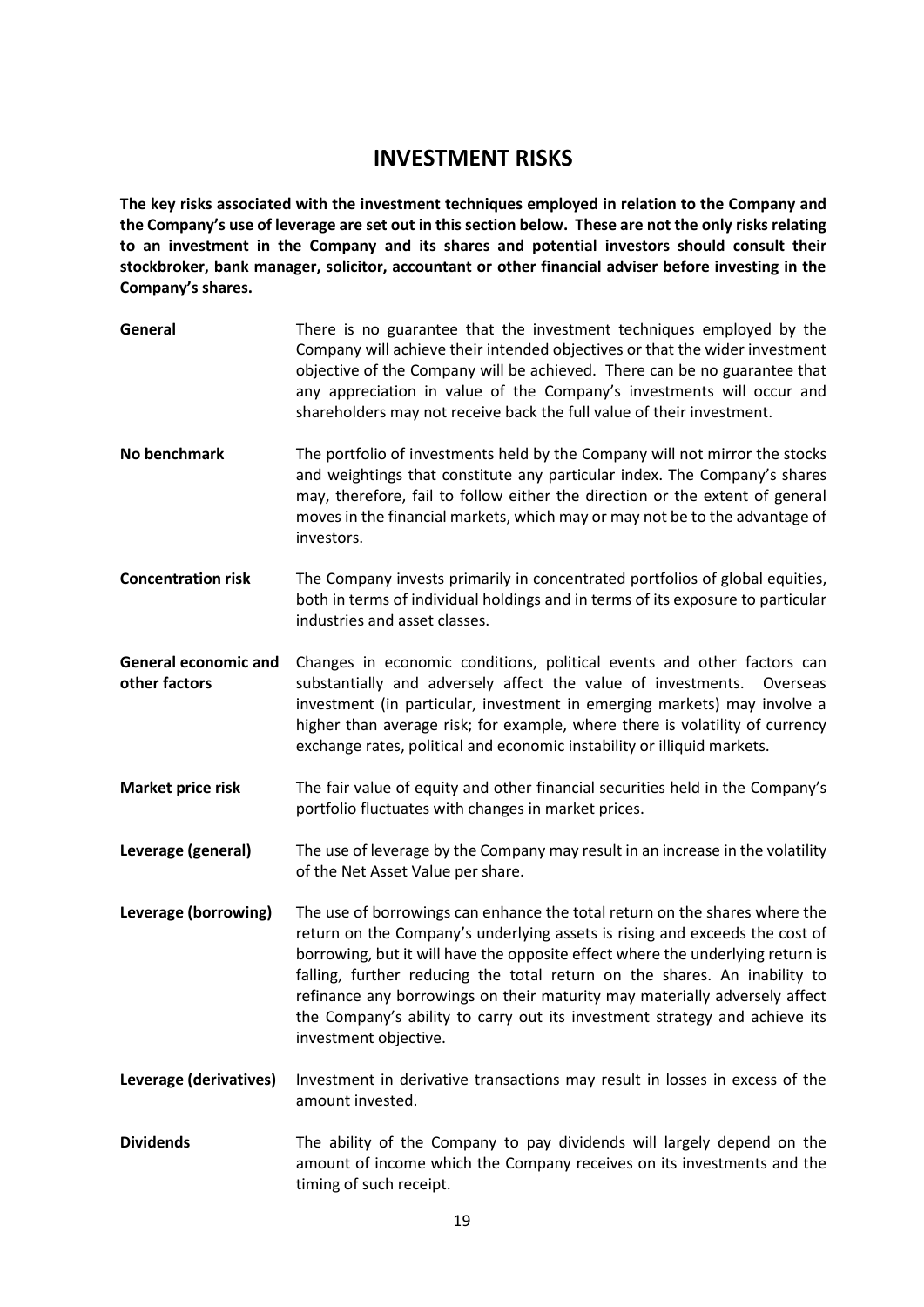| <b>Credit or counterparty</b><br>risk             | Credit or counterparty risk is the risk that an issuer or counterparty fails to<br>meet its obligations to the Company. The Company is exposed to credit risk<br>in relation to its financial assets, which include investments, bank balances,<br>cash and other receivables.                                                                                                                                                                                       |
|---------------------------------------------------|----------------------------------------------------------------------------------------------------------------------------------------------------------------------------------------------------------------------------------------------------------------------------------------------------------------------------------------------------------------------------------------------------------------------------------------------------------------------|
| <b>Custody risk</b>                               | The insolvency of an entity which acts as custodian of the Company's assets<br>could adversely affect, or delay or limit the exercise of, the Company's rights<br>in respect of those assets (although the Depositary is generally liable to the<br>Company for the loss of financial instruments).                                                                                                                                                                  |
| <b>Currency risk</b>                              | Some of the Company's investments and liabilities are denominated in<br>currencies other than Sterling. The Company is exposed to the risk that<br>movements in exchange rates may affect the Sterling value of those items.                                                                                                                                                                                                                                         |
| <b>Cessation of</b><br>investment trust<br>status | The Company aims to conduct its business so as to continue to satisfy the<br>conditions for approval as an investment trust under the Tax Act. In respect<br>of each accounting period for which approval is granted, the Company will be<br>exempt from United Kingdom taxation on its capital gains. Breach of the tests<br>that a company must meet to obtain approval as an investment trust could<br>lead to the Company being subject to tax on capital gains. |
| <b>Tax and accounting</b>                         | Changes in taxation legislation or accounting practice could affect the value<br>of the investments held by the Company.                                                                                                                                                                                                                                                                                                                                             |
| <b>Regulation</b>                                 | Changes in law and regulation could adversely affect the Company's ability to<br>carry out its investment strategy or to achieve its investment objective.                                                                                                                                                                                                                                                                                                           |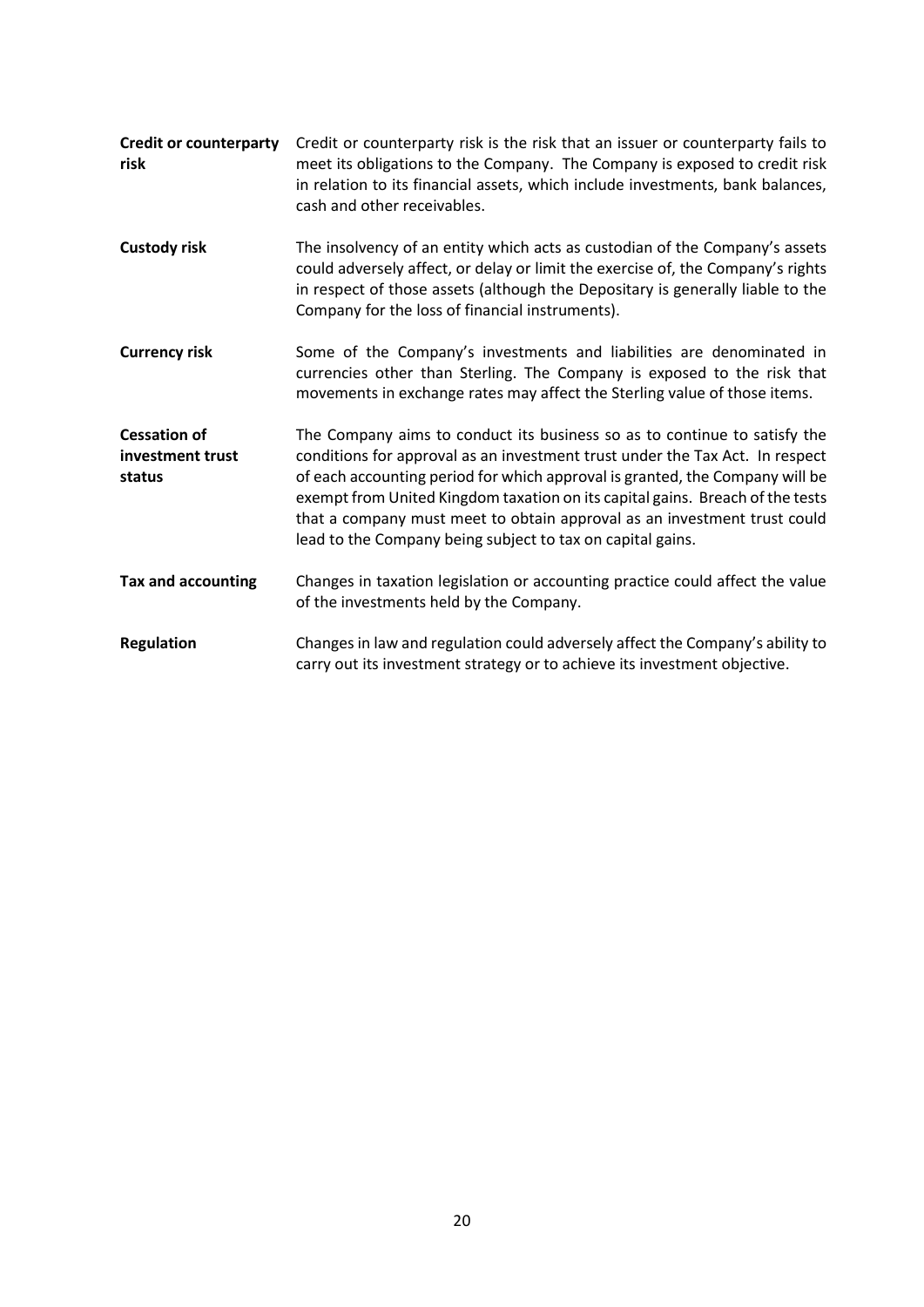### **DEFINITIONS**

Where we use the terms below in this document, they have the following meanings:

| "AIFMA"                              | the alternative investment fund manager agreement                                                                                                                                |
|--------------------------------------|----------------------------------------------------------------------------------------------------------------------------------------------------------------------------------|
| "AIF"                                | an alternative investment fund for the purposes of the AIFM Directive                                                                                                            |
| "AIFM" or<br>"Investment<br>Manager" | Towers Watson Investment Management Limited                                                                                                                                      |
| "AIFM Directive"                     | the Directive of the European Parliament and of the Council on Alternative<br>Investment Fund Managers (2011/61/EU) and the rules and regulations<br>implementing that Directive |
| "Alliance Group"                     | the Company and its subsidiary undertakings from time to time                                                                                                                    |
| "BNYM"                               | The Bank of New York Mellon (International) Limited                                                                                                                              |
| "Board" or<br>"Directors"            | the board of directors of the Company or the AIFM (as the context requires)                                                                                                      |
| "Companies Act"                      | the Companies Act 2006 (as amended)                                                                                                                                              |
| "Depositary"                         | NatWest Trustee and Depositary Services Limited, the depositary of the Company                                                                                                   |
| "EPM"                                | efficient portfolio management                                                                                                                                                   |
| $"$ FCA"                             | the United Kingdom Financial Conduct Authority                                                                                                                                   |
| "FCA Rules"                          | the Handbook of Rules and Guidance issued by the FCA from time to time                                                                                                           |
| "Listing Rules"                      | the listing rules made by the FCA under Part VI of the Financial Services and<br>Markets Act 2000 (as amended), as amended from time to time                                     |
| "London Stock<br>Exchange"           | London Stock Exchange plc                                                                                                                                                        |
| "Manager"                            | a manager appointed by the Company through its Investment Manager to pick and<br>invest in stocks for the Company's portfolio                                                    |
| "Net Asset<br>Value"                 | the value of the Company's total assets less its liabilities (including borrowings).                                                                                             |
| "Net Asset Value<br>per share"       | the prevailing Net Asset Value per share from time to time, calculated in<br>accordance with the Company's normal accounting policies                                            |
| "Official List"                      | the official list of the UK Listing Authority                                                                                                                                    |